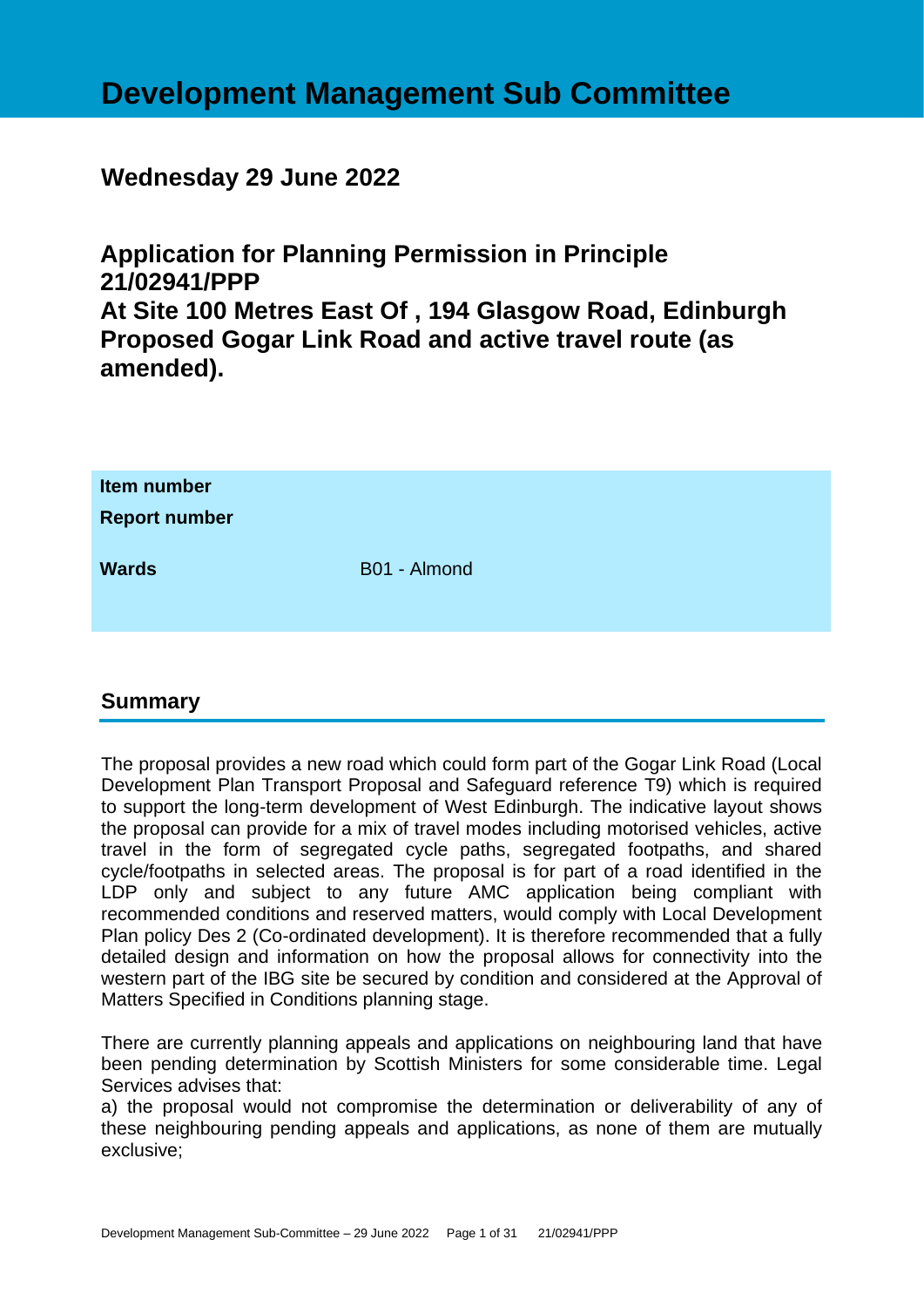(b) the Council would be acting reasonably and lawfully in proceeding to now determine this application, in line with the recommendation, in advance of ministers reaching a decision on these neighbouring appeals and applications.

The application has demonstrated that, subject to further detailed assessments and compliance with conditions, the proposal will deliver a development that complies with the Edinburgh Local Development Plan and the Council's non-statutory guidance. The indicative layout also confirms that in principle the proposal complies with the thirteen policy principles of sustainable development set out in Scottish Planning Policy.

Subject to the attached conditions, the proposal is acceptable in principle and there are no other material considerations that outweigh this conclusion.

#### **Links**

| <b>Policies and guidance for</b> | LDPP, LDEL01, LDES01, LDES02, LDES03, LDES04, |
|----------------------------------|-----------------------------------------------|
| this application                 | LDES04, LDES07, LDES08, LDES10, LEN08, LEN09, |
|                                  | LEN12, LEN15, LEN16, LEN21, LEN22, LEMP06,    |
|                                  | LTRA10, DEVWEF, NSG, NSGD02,                  |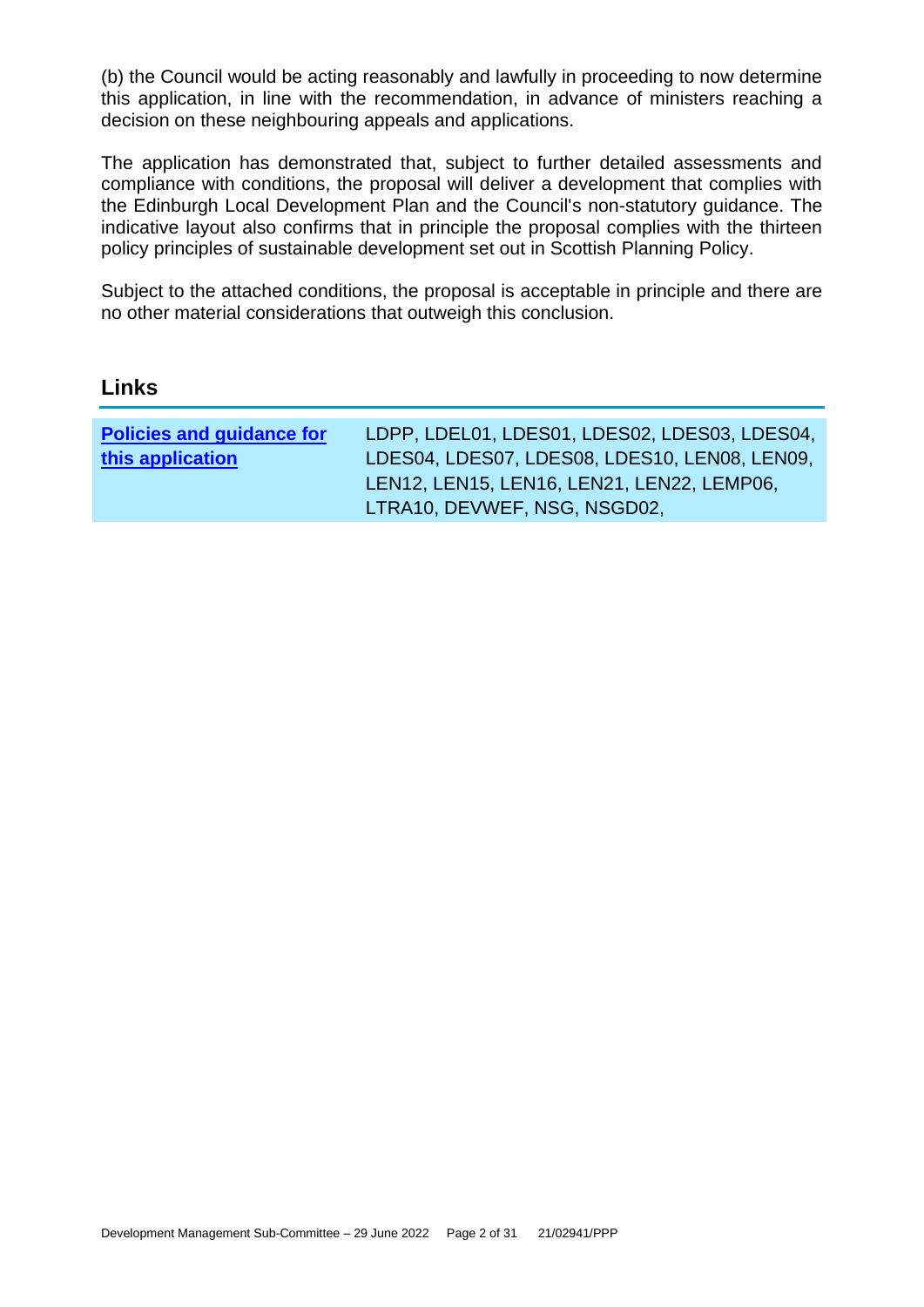## **Application for Planning Permission in Principle 21/02941/PPP At Site 100 Metres East Of , 194 Glasgow Road, Edinburgh Proposed Gogar Link Road and active travel route (as amended).**

## **Recommendations**

**1.1** It is recommended that this application be Granted subject to the details below.

## **Background**

#### **2.1 Site description**

The application site ('the site') is located in west Edinburgh and measures approximately seven hectares. The site's topography is undulating in nature and spans an area that is generally oriented east-west and is linear in nature. The application site extends at its southeast point from the northern arm of the existing Gogar roundabout and includes part of Myreton Drive in the central part. The east side of the site encompasses an area of land that lies immediately north of the Edinburgh Gateway station car park and is bounded to the east by the east coast main railway line. The western part of the application site, which includes an area of vacant land and part of a tree-lined avenue serving Castle Gogar Rigg, extends from Myreton Drive across vacant land before reaching the edge of the Gogar Burn which bounds the site's western side. The tram line crosses the Gogar Burn in a location immediately south of the application site.

To the north of the site lies vacant decommissioned airport land and part of an access lane to housing at Castle Gogar Rigg. To the south lies the Edinburgh Tram depot, vacant agricultural land and the A8 road corridor. Other features in the area include a listed church and associated cemetery south of the site.

## **2.2 Site History**

The below site history applies in full or in part to the application site:

- 14 October 2014 - Proposal of application notice was approved for 'Mixed use development incorporating Class 4 (excluding offices), Class 5, Class 6 and residential development, landscaping, associated access, and all ancillary development' at a Site 100 Metres East Of 194 Glasgow Road, Edinburgh (application reference: 14/04157/PAN).

- 15 March 2016 - Proposal of application notice was approved for 'mixed use development incorporating Class 4 (Business), Class 5 (General Industrial), Class 6 (Storage and Distribution), Class 7 (Hotel), Class 9 (Houses), Class 11 (Leisure),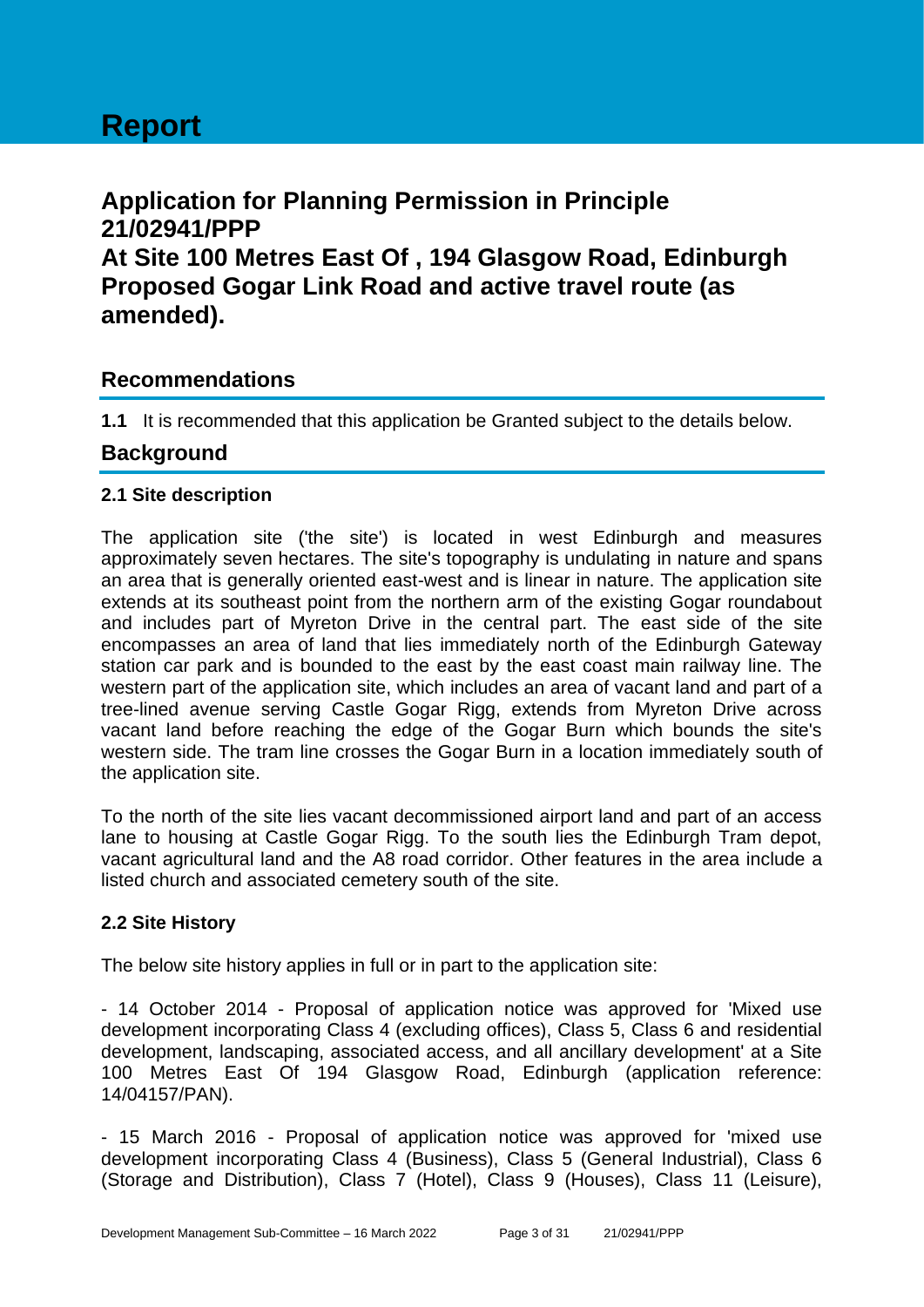Student Accommodation (Sui Generis), landscaping, associated access and all ancillary development' at a site 100 Metres East of 194 Glasgow Road, Edinburgh (application reference: 16/00927/PAN).

- 30 November 2018 - Planning permission in principle was granted for a 'proposed pedestrian and cycle bridge with associated landscaping' at land to south-west of Meadowfield Farm, Turnhouse Road, Edinburgh (application reference: 18/07600/PPP).

- 06 August 2020 - an application for planning permission in principle is pending consideration for 'Mixed use development including business and employment uses (use classes 4, 5 and 6); residential (class 9) and sui generis flatted development (including affordable and student accommodation); hotels (class 7); ancillary uses including retail (class 1), financial and professional services (class 2), food and drink (class 3 and sui generis), non-residential institutions (class 10), assembly and leisure (class 11); and associated works including car parking, servicing, access and public realm at Land to South West Of Meadowfield Farm, Turnhouse Road (application reference: 20/03219/PPP). The application is currently subject to an appeal that has been recalled by Scottish Ministers for their direct determination (DPEA reference: PPA-230-2333).

- 18 January 2021 - refusal of an application for full planning permission for the 'formation of new access road and active travel route from east of terminal building to Gogar Roundabout' at Main Terminal 1, Edinburgh Airport, Jubilee Road (application reference: 21/00217/FUL). The application is currently subject to an appeal that has been recalled by Scottish Ministers for their direct determination (DPEA reference - PPA-230-2361)..

- 18 March 2021 - an application for the approval of matters specified in conditions in respect of conditions 1, 4, 5 and 6 of planning permission in principle 18/07600/PPP was approved (application reference: 20/01148/AMC). The application relates to details for a pedestrian and active bridge crossing over the railway.

- 05 May 2021 - a proposal of application notice was approved for 'Mixed use development incorporating class 4 (business), class 5 (general industrial), class 6 (storage or distribution), class 9 (houses), flatted development (sui generis), active travel routes, landscaping, access, and associated ancillary development' at a Site 100 metres east of 194 Glasgow Road, Edinburgh (application reference: 21/01364/PAN).

- 24 November 2021 - A Environmental Impact Assessment Screening Opinion was issued for Proposed Gogar Link Road and active travel route at site 100 Metres East Of 194 Glasgow Road Edinburgh. It determined that EIA was not required (reference: 21/02941/SCR).

- 13 April 2022 - A Proposal of Application Notice was approved for 'proposed new neighbourhood comprising residential-led mixed use development including residential (Class 9) and sui generis flatted development (including student housing, build to rent and affordable housing), business and employment uses (Class 4), general industrial uses (Class 5), storage or distribution uses (Class 6), hotels (Class 7), residential institutions (Class 8), non-residential institution uses/education (Class 10), retail (class 1), financial, professional and other services uses (Class 2), food and drink uses (Class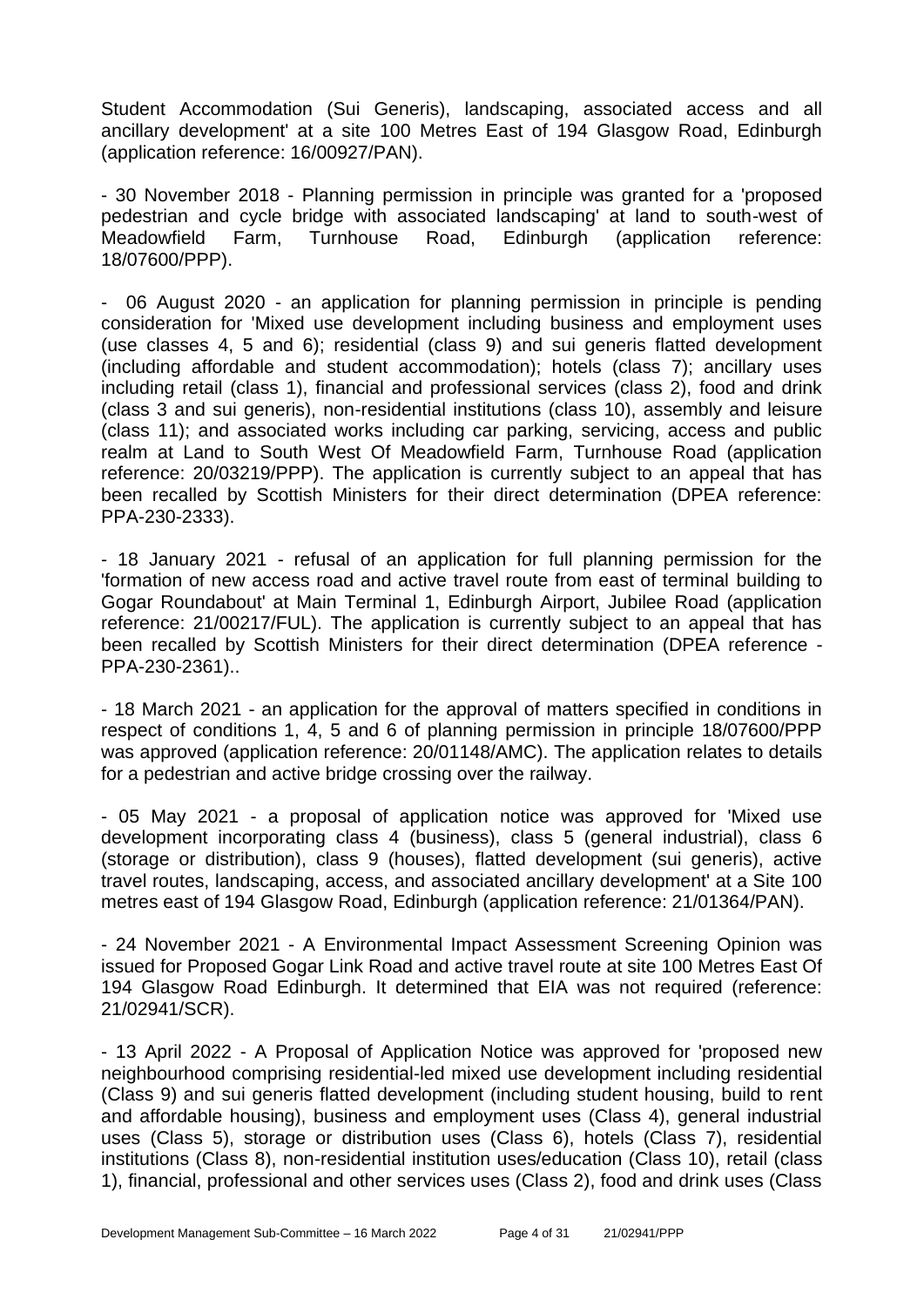3), assembly and leisure uses (Class 11), other sui generis uses (which could include public house, hot food take-away, launderette & taxi business) and other related infrastructure and associated works including car parking, servicing, access arrangements, formation of new roads and active travel networks, sustainable urban drainage and open space/public realm' at Land 500 metres north east of Ingliston Park and Ride 2, Eastfield Road, Edinburgh (application reference 22/01625/PAN).

- 13 April 2022 - A Proposal of Application Notice was approved for development that 'relates to Phase 1 of new neighbourhood comprising residential-led mixed use development including residential (Class 9) and sui generis flatted development (including student housing, build to rent and affordable housing), business and employment uses (Class 4), general industrial uses (Class 5), storage or distribution uses (Class 6), hotels (Class 7), residential institutions (Class 8), non-residential institution uses/education (Class 10), retail (class 1), financial, professional and other services uses (Class 2), food and drink uses (Class 3), assembly and leisure uses (Class 11), other sui generis uses and other related infrastructure and associated works including car parking, servicing, access arrangements, formation of new roads and active travel networks, sustainable urban drainage and open space/public realm' at Land 500 metres north east of Ingliston Park and Ride 2, Eastfield Road, Edinburgh (application reference 22/01626/PAN).

## **Main report**

## **3.1 Description Of The Proposal**

#### *Scheme 2*

The applicant proposes a new section of road which is capable of providing part of the Gogar Link Road as indicated in the adopted 2016 Edinburgh Local Development Plan (LDP) with accompanying active travel provision. The proposal would facilitate access from the Gogar Roundabout, via Myreton Drive and a new section of road, to part of the International Business Gateway (IBG) development area which lies west of the Edinburgh Tram depot.

The proposal, shown indicatively in supporting plans, would include a new carriageway measuring 6.5 metres wide throughout with a segregated four-metre-wide active travel path and a segregated three-metre-wide pedestrian path west of Myreton Drive. A fourmetre-wide combined pedestrian and cycle path would be formed in the eastern part of the site which would provide a connection to an approved active travel and pedestrian bridge over the east coast main railway line. A new junction providing access to the tram depot from Myreton Drive would be formed and a signalised junction would feature where the road meets the access to Castle Gogar. Access to the Edinburgh Gateway station would be maintained.

Access to areas of land area south of the road alignment that is identified as part of the International Business Gateway in the Local Development Plan is shown at four different locations at the southern side of the road and these would cross the active travel and pedestrian paths via continuous footway junctions. An access junction at the north side of the road from Myreton Drive is displayed to provide access to airport security gates at this location. The application boundary for proposed road and paths stops at the eastern bank of the Gogar Burn.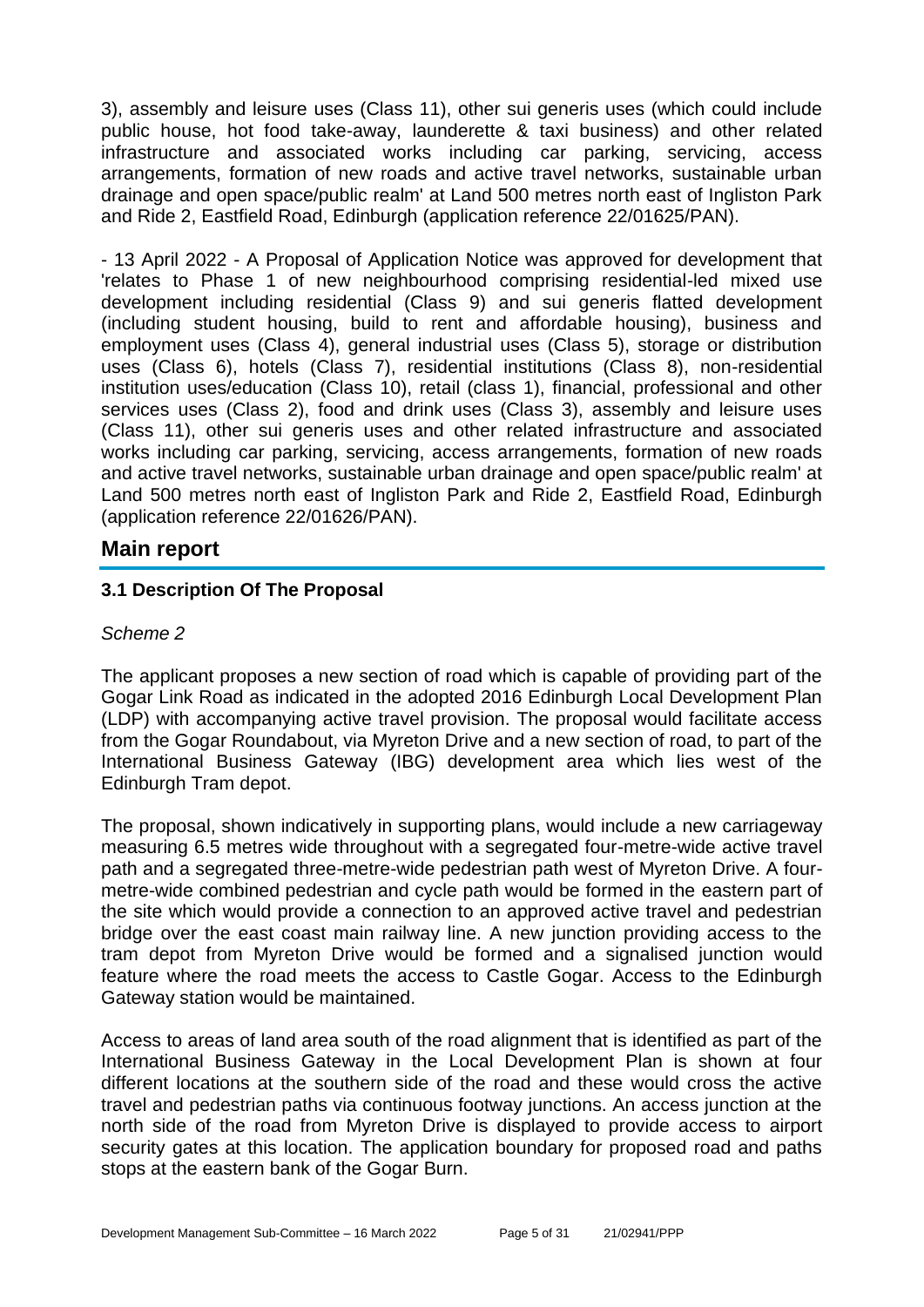The indicative layout includes areas of SUDS, swales and filter drains that would form part of a new drainage network for this proposal. The indicative proposal in its current form does not display an outline or detailed method of westward connection over the Gogar Burn to other parts of the IBG.

#### *Scheme 1*

The applicant submitted an updated indicative arrangement drawing to which resulted in a minor amendment to the road and path layout. Revised supporting information relating to transport assessment, flood risk, and drainage was submitted in support of the revised scheme. No change was made to the application site boundary.

#### **Supporting Information**

The applicant submitted the below information in support of the application, and this is available to view on the Planning & Building Standards Online Services.

- Site location plan
- Supporting planning statement
- Indicative layout plans
- Drainage strategy plan and flood risk assessment
- Transport statement

#### **Other matters**

#### *West Edinburgh Direction*

The Town and Country Planning (Notification of Major Applications) (Housing Proposals within West Edinburgh) Direction 2016 covers the site. It requires notification to Scottish Ministers where the City of Edinburgh Council is minded to grant planning permission for development situated within the area delineated on the map attached to this Direction which is both- (a) development within the category of major developments; and (b) relates, wholly or in part, to the construction of buildings, structures or other developments for use as residential accommodation.

As this development is for a road, it does not relate to the construction of buildings, structures or other developments for use as residential accommodation. Therefore, there is no requirement to notify Scottish Ministers in this instance. If an application is made for housing on the adjacent and overlapping wider site of the 21/01364/PAN proposal of application notice, this will be notified to Scottish Ministers, if the Direction remains in force.

#### **3.2 Determining Issues**

Section 25 of the Town and Country Planning (Scotland) Act 1997 states - Where, in making any determination under the planning Acts, regard is to be had to the development plan, the determination shall be made in accordance with the plan unless material considerations indicate otherwise.

Do the proposals comply with the development plan?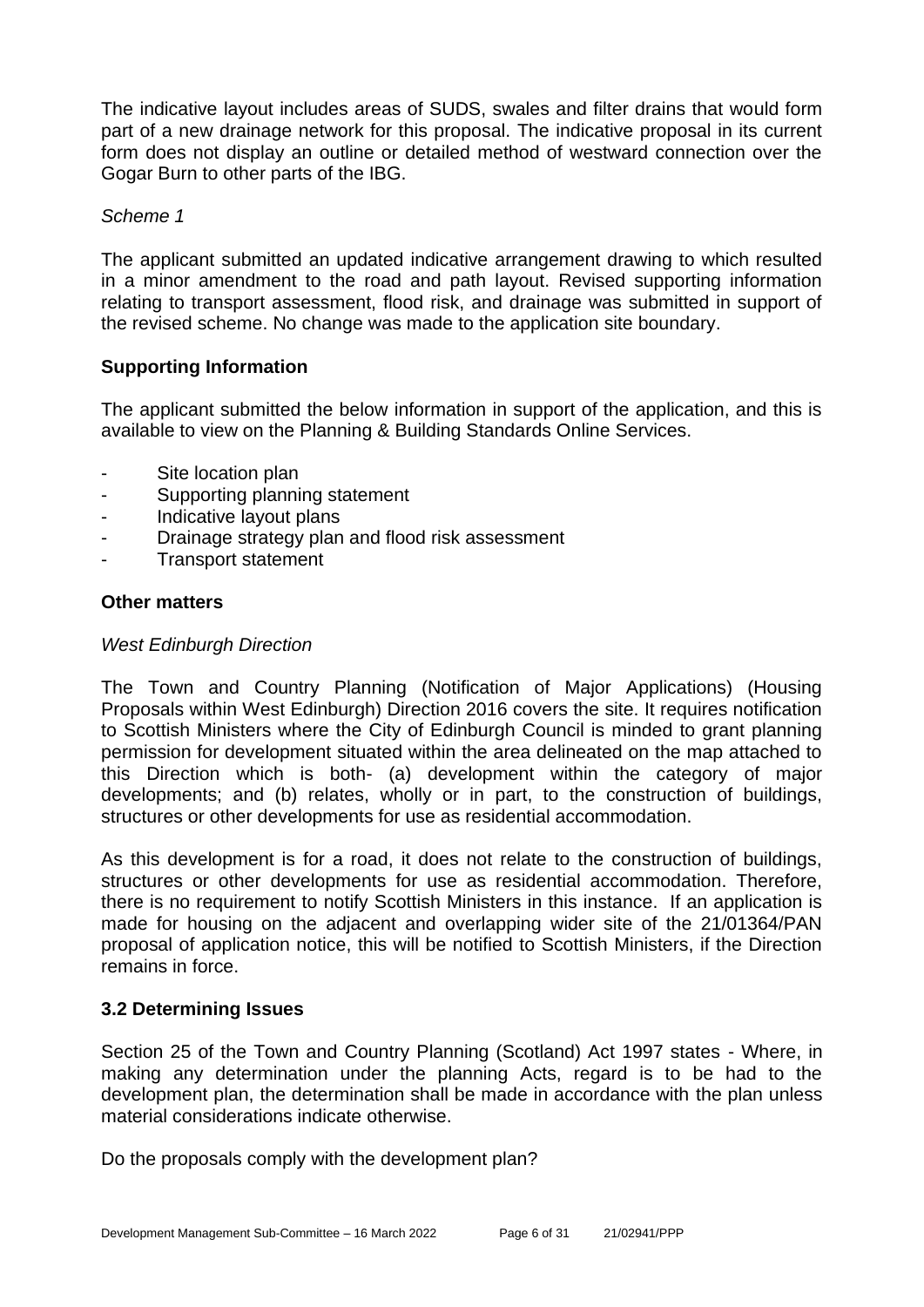If the proposals do comply with the development plan, are there any compelling reasons for not approving them?

If the proposals do not comply with the development plan, are there any compelling reasons for approving them?

#### **3.3 Assessment**

To address these determining issues, the Committee needs to consider whether:

- a) the principle of the proposal is acceptable in this location;
- b) the proposed design and layout would raise any issues;
- c) the proposal achieves co-ordinated development;
- d) the proposal raises any transport issues;
- e) there are any other material considerations;
- f) There are any impacts on equalities and human rights; and
- g) any issues raised in representations have been addressed.

#### a) Principle of the development

The applicant seeks planning permission in principle for a road which is capable of providing part of the Gogar Link Road as identified in the adopted LDP.

The application site is located in an area identified as the 'International Business Gateway' (IBG) and must be considered in the context of policy Emp 6 (International Business Gateway) which states that all development must comply with the IBG Development Principles in the LDP. Bullet point five of the IBG Development Principles states that any necessary road infrastructure improvements should take into account the general development principles for West Edinburgh and relevant transport proposals in Table 9 of the LDP.

The LDP proposals map displays an indicative alignment for the Gogar Link Road in this part of West Edinburgh, and the road is refenced as T9 Gogar Link Road in Table 9 (Transport Proposals and Safeguards) of the plan. The applicant has submitted a red line site boundary and indicative road layout that reflects the general route corridor identified in the proposals map.

The proposal must be considered in the context of LDP policy Tra 10 (New and Existing Roads). The supporting text of this policy makes clear that new roads that would increase capacity on the road network are generally not supported however, where required to mitigate the impact of new development it is acknowledged that new roads can be necessary. In this case the road would serve part of an area of growth in the city that is allocated for development in the LDP through policy Emp 6 (International Business Gateway). As part of strategic infrastructure to support delivery of the International Business Gateway, a new road at this location is identified in Table 9 of the LDP which requires that it should be largely single carriageway with some widening to allow for public transport priority. The size and extent of the application site would allow for such a carriageway to be implemented. The indicative alignment of the road is also identified in the LDP proposals map and shows that it would pass through this application site.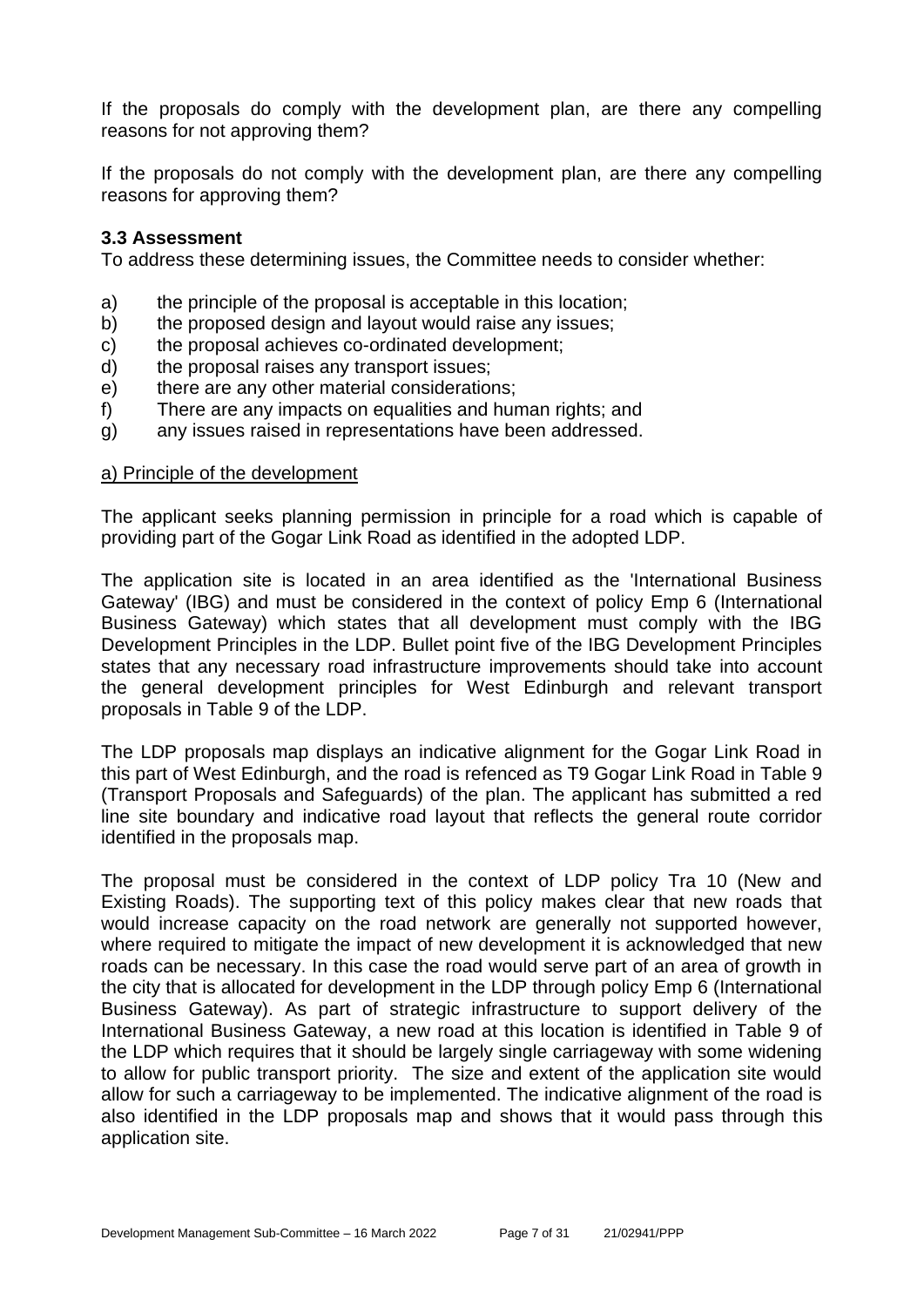The LDP Action Programme (LDPAP) dated December 2021 identifies road improvements to this area and the proposal would form an eastern part of 'Action Ref. no. TR-CZWETA-18 in the LDPAP' which is described as 'Link Road Part 2 Single Carriageway'. The proposal is consistent with the infrastructure actions identified in the LDPAP.

With reference to Council guidance, the West Edinburgh Strategic Design Framework (WESDF) sets out a framework for development in west Edinburgh. The WESDF shows an indicative alignment for the Gogar Link Road and the applicant's site boundary is consistent with the location for a new road to enable development this part of the city.

The principle of a new road with active travel provision at this location is supported by the adopted Edinburgh LDP (2016) and Council guidance.

#### b) Design and layout

The applicant submitted indicative site layout plans in support of the application. The LDP development principles for the IBG specifies that road infrastructure improvements should comply with the requirements identified in Table T9 of the plan; these refer to a new mostly single carriageway with some widening for public transport priority and the possibility of a bus or cycle/pedestrian link only.

The indicative proposal includes a 6.5-metre-wide single carriageway with new junctions and pedestrian crossings. Active travel and pedestrian path provision would include a combination of an associated segregated four-metre-wide active travel path, a separate three-metre-wide pedestrian path and an area of shared cycleway and footway could be developed within this application site. These paths could be developed as continuous foot and cycleways at junctions. The proposal would be capable of providing an active travel connection eastward to the West Craigs development area via an approved but yet to be constructed pedestrian and active travel bridge over the east coast main railway line. Other features of the indicative design include access to the tram depot at Myreton Drive, a signalised junction at the tree-lined access to Castle Gogar, SUDS features and a retaining wall. The indicative design does not demonstrate how the proposal would integrate with or serve other parts of West Edinburgh, including the area of IBG that lies west of the Gogar Burn and airport, that the LDP envisages the Gogar Link Road will serve; this matter is addressed further in Section 3.3 c) below.

Despite the submission of indicative layouts, it is recommended that if planning permission in principle is granted, the final proposals for the siting, layout, design, landscape environment and drainage details of the new road and active travel paths should all be reserved matters for further approval. A full list of recommended reserved matters and conditions are attached should committee decide to grant permission in principle. These matters would be assessed against design and other relevant policies of either the LDP or its replacement plan depending on the timing of the application(s) to address the reserved matters.

With reference to approved Council guidance, the WESDF outlines detailed design parameters for new roads in the area such as desired speed limits and carriageway designs; the applicant would be required to consider how the proposal addresses this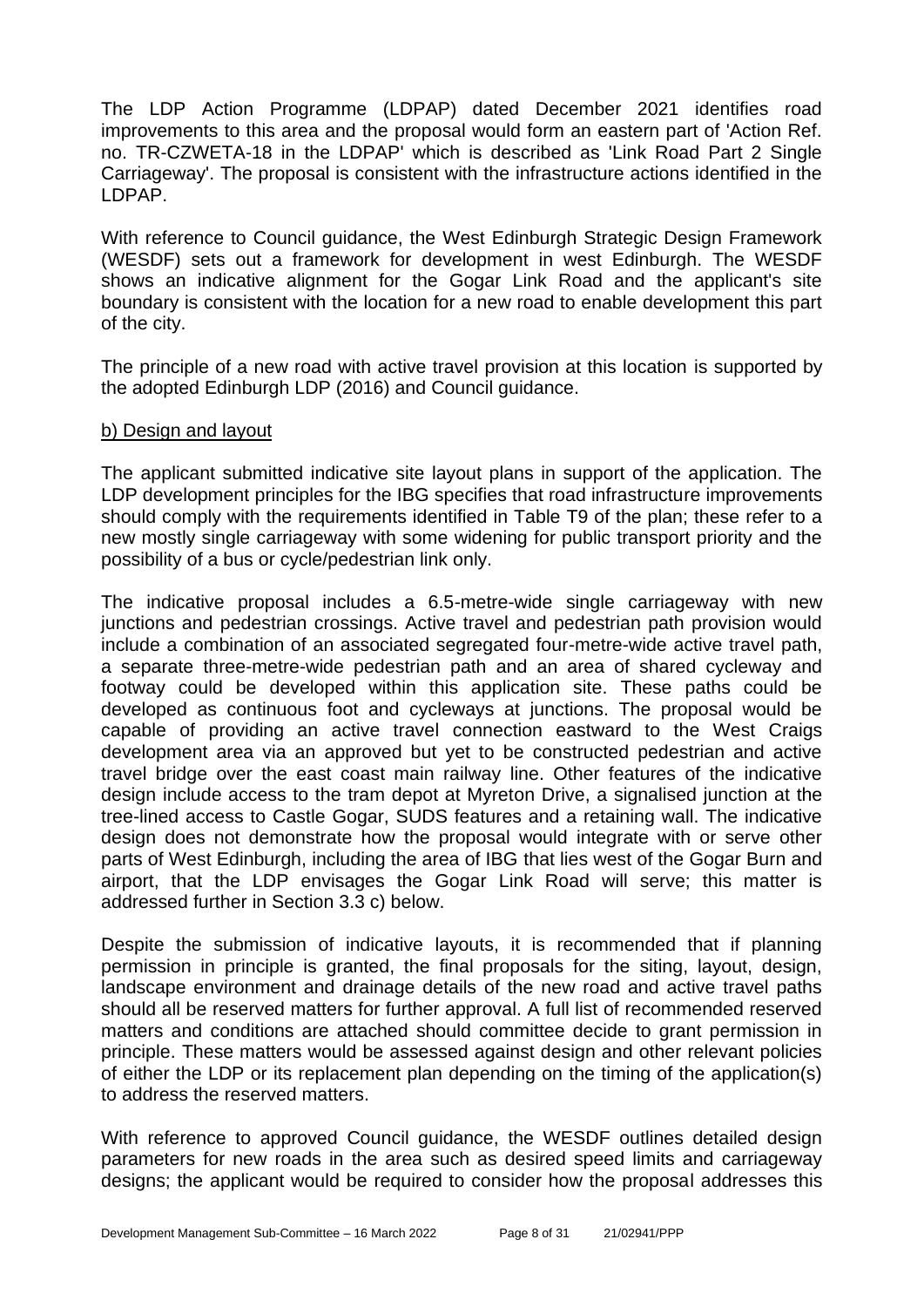guidance as part of any further application(s) and/or the road construction consent process.

The application red line extends to the water's edge of the Gogar Burn at the west of the site. In consultation comments, SEPA had in place a holding objection until the Council could confirm that the integrity of the river corridor and any future works to the Gogar Burn and its potential realignment would not be compromised. The SEPA holding objection was removed following discussions that agreed a suitably worded condition be used to safeguard an appropriate buffer area for the Gogar Burn in line with SEPA planning guidance. Therefore, a condition is recommended to ensure that the proposal would provide a sufficient buffer area at the Gogar Burn's eastern side in order to safeguard the burn's riparian corridor in the context of strategic works in the area. An informative, the text of which was agreed with SEPA, is also attached to direct the applicant to the City's Water Vision guidance which should inform the detailed design of the road and paths.

The detailed design and layout of the proposal are reserved until the AMC planning stage where compliance with the terms of any planning permission in principle, the development plan and associated guidance such as the WESDF and the Edinburgh Design Guidance would need to be demonstrated.

#### c) Co-ordinated development

Criterion a) of LDP policy Des 2 (Co-ordinated development) supports new development that does not compromise the effective development of adjacent land or development of a wider area for which the Council has approved a masterplan, strategy, or development brief.

The proposal is capable of forming one segment of the Gogar Link Road, the full indicative alignment of which is displayed in the proposals map of the Edinburgh LDP. The nature and purpose of this new road is described in Table 9 of the LDP, with supplementary details relating to the intended design available in the West Edinburgh Transport Appraisal (WETA) refresh (2016). An active travel route is featured in the indicative layout, which would provide connectivity to a planned and approved active travel bridge crossing over the east coast mainline to LDP housing proposal HSG 19 and beyond to new housing at Cammo.

The applicant has not demonstrated how the remainder of the Gogar Link Road can be delivered or how the new section of road can connect to it in this PPP application, however in principle and subject to both the detailed design and compliance with recommended conditions, it would be possible for other sections of the Gogar Link Road to connect to the red line area that has been identified in this application. An area between the tram line and Castle Gogar at the western part of the application site could allow for a suitable bridge crossing of the Gogar Burn. It is therefore recommended that information as to how the proposal can demonstrate an acceptable level of coordination and connection with other sections of the Gogar Link Road be provided at the AMC planning stage. A condition is recommended to ensure this information is provided.

Objections raise concern that the proposal does not deliver the entire Gogar Link Road as it serves no development and does not provide a connection from Gogar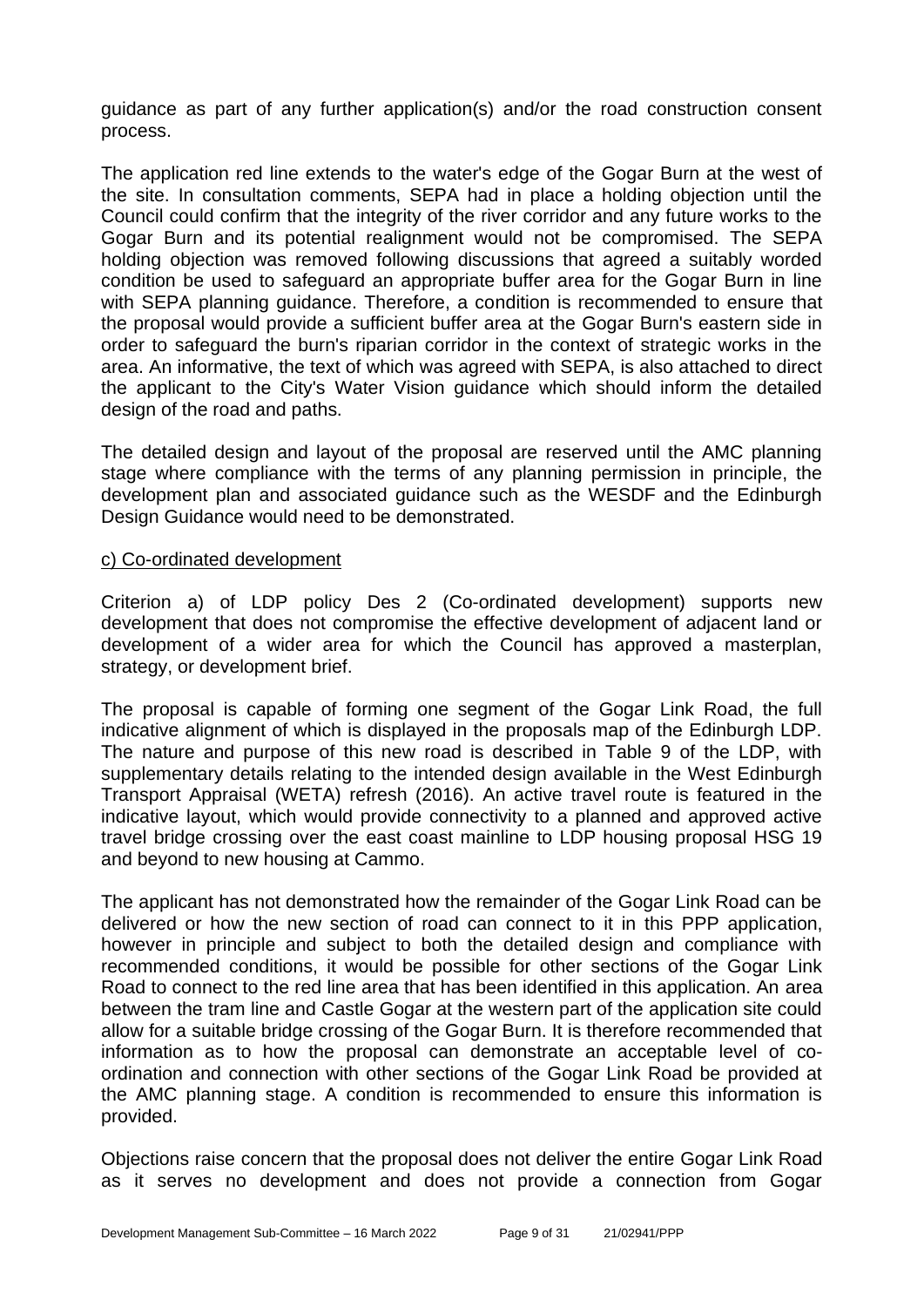Roundabout to Eastfield Road. There is no LDP policy requirement that the Gogar Link Road must be promoted in its entirety and the current LDP Action Programme does not specify any phasing requirements. In this context it is acceptable in principle to propose a new section of road that would in future form part of the Gogar Link Road, provided it can be demonstrated that the adjoining part of the route within and to the west of the application site can be delivered. A similar approach has been approved by the Council for the IBG phase 1 (application reference: 15/05580/PPP) which included another section of the Gogar Link Road with no details of the remainder of the route travelling eastward. It is to be noted that the IBG phase 1 application is currently under consideration by Scottish Ministers.

Objections also assert that the proposal must consider how decommissioned airport land can be serviced and the wider economic development potential of the IBG. With reference to consideration of economic development potential for the IBG, the purpose of the Gogar Link Road as described in the table T9 of the LDP is to support the longterm development of West Edinburgh. To this effect, the proposal is capable of forming part of the Gogar Link Road as envisaged in the LDP, and its delivery will enable development of part(s) of the allocated IBG development allocation in the area surrounding the application site. Consideration of access to decommissioned airport land is not a policy requirement for the Gogar Link Road in the LDP, however the applicant's indicative layout shows that access to security gates for decommissioned airport land would be possible. Other comments suggest the Council should use compulsory purchase powers to deliver the Gogar Link Road; this is not an option that the Council is currently considering and as such delivery of the road is reliant on the cooperation of relevant landowners and developers. In the event that this position changes and compulsory purchase of land is considered necessary to deliver other parts of the Gogar Link Road, this would require approval by the appropriate Council committee.

Comments also suggest that planning applications for the Airport Access Road (application reference: 21/00217/FUL) and mixed-use development at the decommissioned airport land in the surrounding area known as Crosswind (application reference: 20/03219/PPP) have not been adequately considered by the applicant's proposal. Both these applications are currently with Scottish Ministers for determination; however, the Council has expressed a view that both these applications do not comply with the LDP. The development plan context for this application is different from that of the proposed airport link road. The airport road alignment is not shown in the current LDP. Similarly, the proposal for mixed-use development is not a development site within the current LDP.

Should the Council grant planning permission in principle for this proposal, and Scottish Ministers at a later date grant permission for the two appeals at neighbouring land for proposals known as Crosswind (application reference: 20/03219/PPP) and the Airport Access Road (application reference: 21/00217/FUL), it would be feasible for all three applications to proceed either independently or in a co-ordinated fashion. As the proposal seeks a red line approval only, the recommended conditions and reserved matters safeguard the proposal's capability of being compatible with surrounding development proposals.

In summary, subject to compliance with the recommended conditions and reserved matters that must be addressed in any future AMC application, the proposal would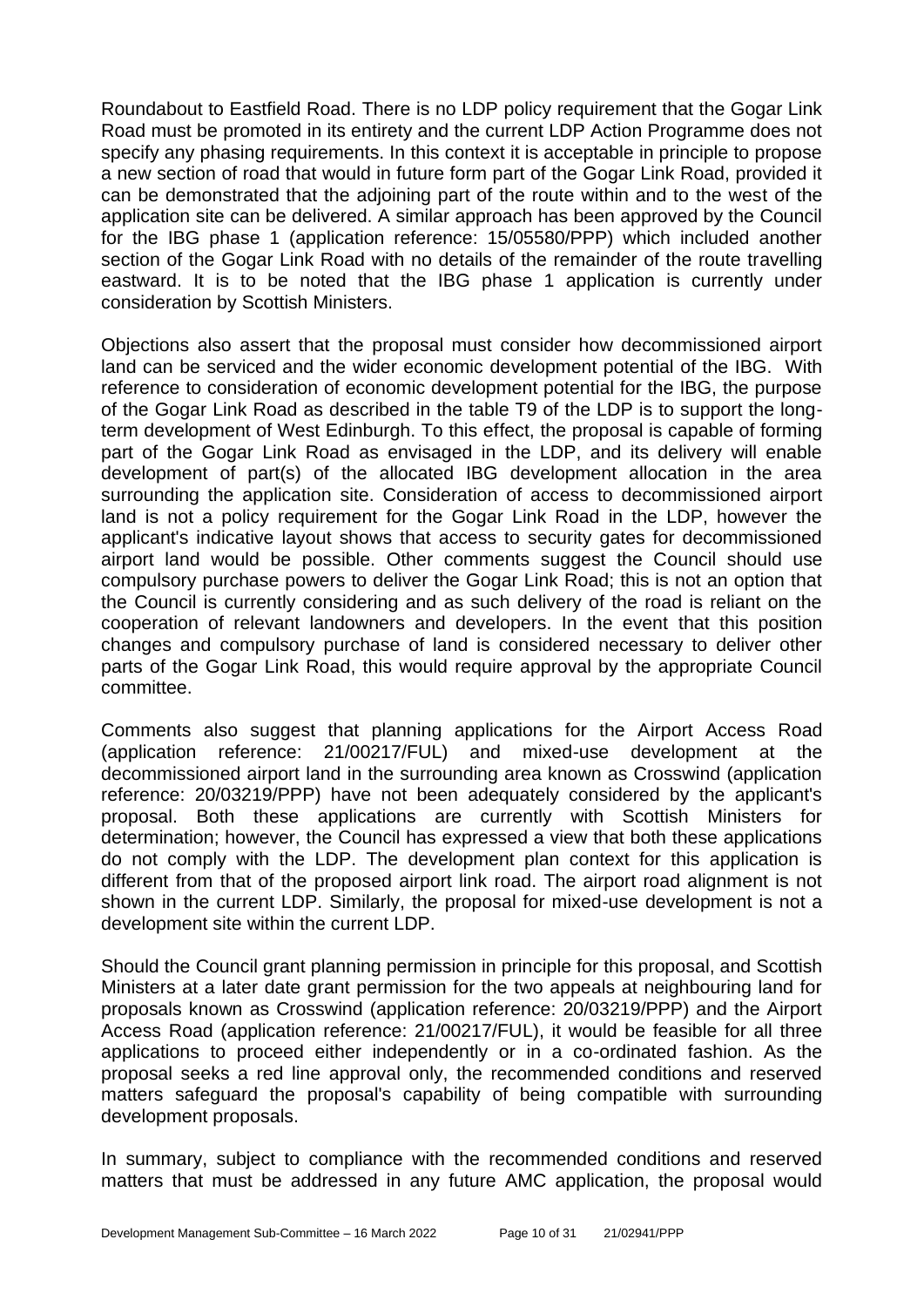comply with LDP policy Des 2 and allows for co-ordinated development in this part of the City.

#### d) Transport

The LDP and Council guidance requires new development to cater for a variety of transport modes and demonstrate sustainable travel capability.

A Transport Statement (TS) was submitted in support of the application. The supporting information asserts that the principle of the proposal is supported in planning and transport policy terms in the context of the transport strategy for the city. The TS and accompanying indicative layout plans demonstrate that the proposal would be capable of facilitating active travel modes and motorised vehicles to a capacity that is envisaged in the 2016 WETA refresh. The proposal would also add to the evolving path network in this part of the city and would be capable of providing a connection to the Edinburgh Gateway station where public transport is available.

The Roads Authority confirms no objection to the proposal subject to recommended conditions and informatives as appropriate. Consultation comments received require that all detailed design features for the new road and active travel paths, and submission of a Quality Audit be reserved, and these are attached as recommended conditions and/or reserved matters.

#### *Traffic impact and infrastructure delivery*

Representations object to the fact that the proposal is not apparently linked to any specific development and subsequently question its purpose. Part 2 of LDP policy Del 1 (Developer Contributions and Infrastructure Delivery) states that development should only progress where sufficient infrastructure is available or can be delivered at the appropriate time. It is noted above within this assessment that the Gogar Link Road is identified in the LDP and the LDP Action Programme as a key piece of infrastructure to facilitate planned growth in this part of the City. The proposal would comply with the intentions of policy Del 1 by ensuring enabling infrastructure in the form of a road that can form part of the Gogar Link Road to support growth in West Edinburgh is in place early.

As no transport generating land uses are included in this application, it is not necessary to consider LDP policy Tra 8 (Provision of Transport Infrastructure) which considers cumulative traffic impact on the City's road network and mitigation in the form of associated infrastructure requirements identified in Table 9 of the LDP. The proposal itself will form part of mitigation for future development in this area and represents early infrastructure delivery for long-term growth in West Edinburgh. A proposal of application (PAN) notice was approved in 2021 (reference: 21/01364/PAN) for part of the IBG which lies between the Gogar Burn and the tram depot, and whilst it is envisaged that the proposal would facilitate development described in that PAN, traffic impact would be assessed of any future application the Council receives, rather than now.

In summary, the indicative plans demonstrate that a new road and active travel path network at this location can be suitably designed for pedestrians, active travel, and vehicles. The detailed design of the proposal will be required to comply with LDP policies Tra 1 (Location of Major Travel Generating Development), Tra 8 (Provision of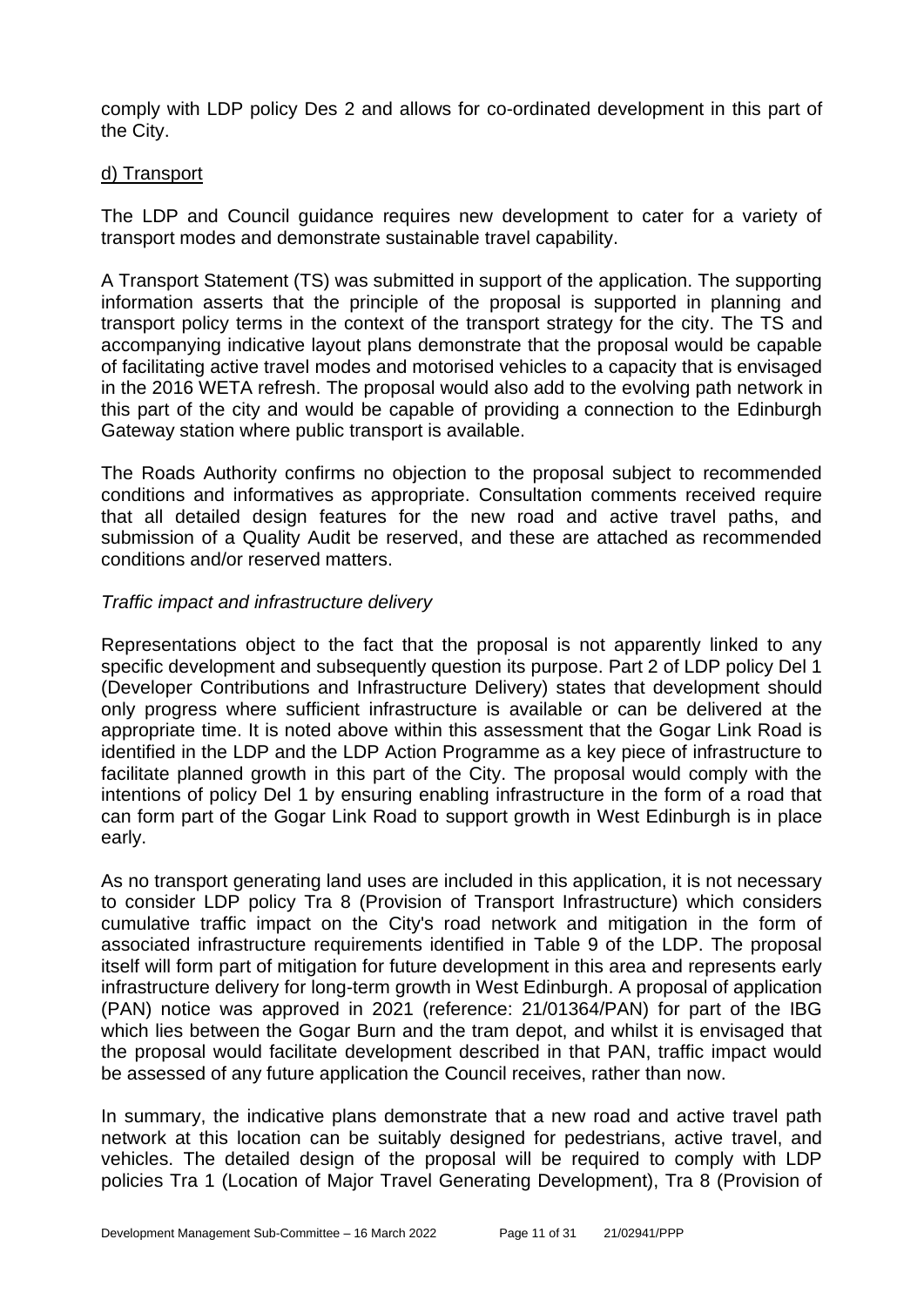Transport Infrastructure), Tra 10 (New and Existing Roads) and the Edinburgh Design Guidance in any subsequent AMC application(s).

#### e) Other matters

#### *Applications at neighbouring land*

Legal representations assert that the Council would be acting unlawfully should it determine this application prior to the determination of planning appeals for the Airport Access Road (application reference: 21/00217/FUL and DPEA Appeal reference PPA-230-2361) and mixed use development Crosswind (application reference: 20/03219/PPP and DPEA Appeal reference PPA-230-2333).

Both of the appeals have been recalled by Scottish Ministers for their direct determination, rather than being determined by a Reporter on their behalf. The Reporters submitted their respective appeal Reports, with their recommended appeal decisions, to Scottish Ministers for Crosswind on 25 April 2022 and the Airport Access Road on 09 June 2022. However, the Reporter Reports for each appeal will not be made public until Scottish Ministers issue their determination. There is no set timescale for Scottish Ministers to determine an appeal after they receive the Reporter's Report, and they have not indicated an expected determination date for either of these appeals.

It is the view of officers, having taken advice from Legal Services, that:

a) the proposal would not compromise the determination or deliverability of either of these neighbouring pending appeals, as they are not mutually exclusive;

(b) the Council would be acting reasonably and lawfully in proceeding to now determine this application, in line with the recommendation, in advance of ministers reaching a decision on these neighbouring appeals and applications.

The Council has a general legal duty to determine applications within set timeframes and without unreasonable delay, given none of the neighbouring appeal proposals are mutually exclusive and it unclear when these appeals will be determined, it would not be reasonable to delay the determination of this application where there is no reason to do so.

#### *Trees*

LDP policy Env 12 (Trees) sets out tree protection requirements for new development. The application site includes part of a mature tree-lined avenue that provides access to Castle Gogar.

The LDP displays an indicative road alignment within the application site boundary. The LDP therefore implies that an element of tree removal from the tree lined avenue that provides access to Castle Gogar is acceptable in principle. No details have been submitted to identify the condition of the trees or their value as part of this PPP application. Any tree loss that would be required to facilitate a new road with associated paths at this location will need to be supported by a detailed tree survey to inform the detailed alignment. Where possible, the applicant will be required to retain high value trees as far as practicable in order to comply with the terms of LDP policy Env 12.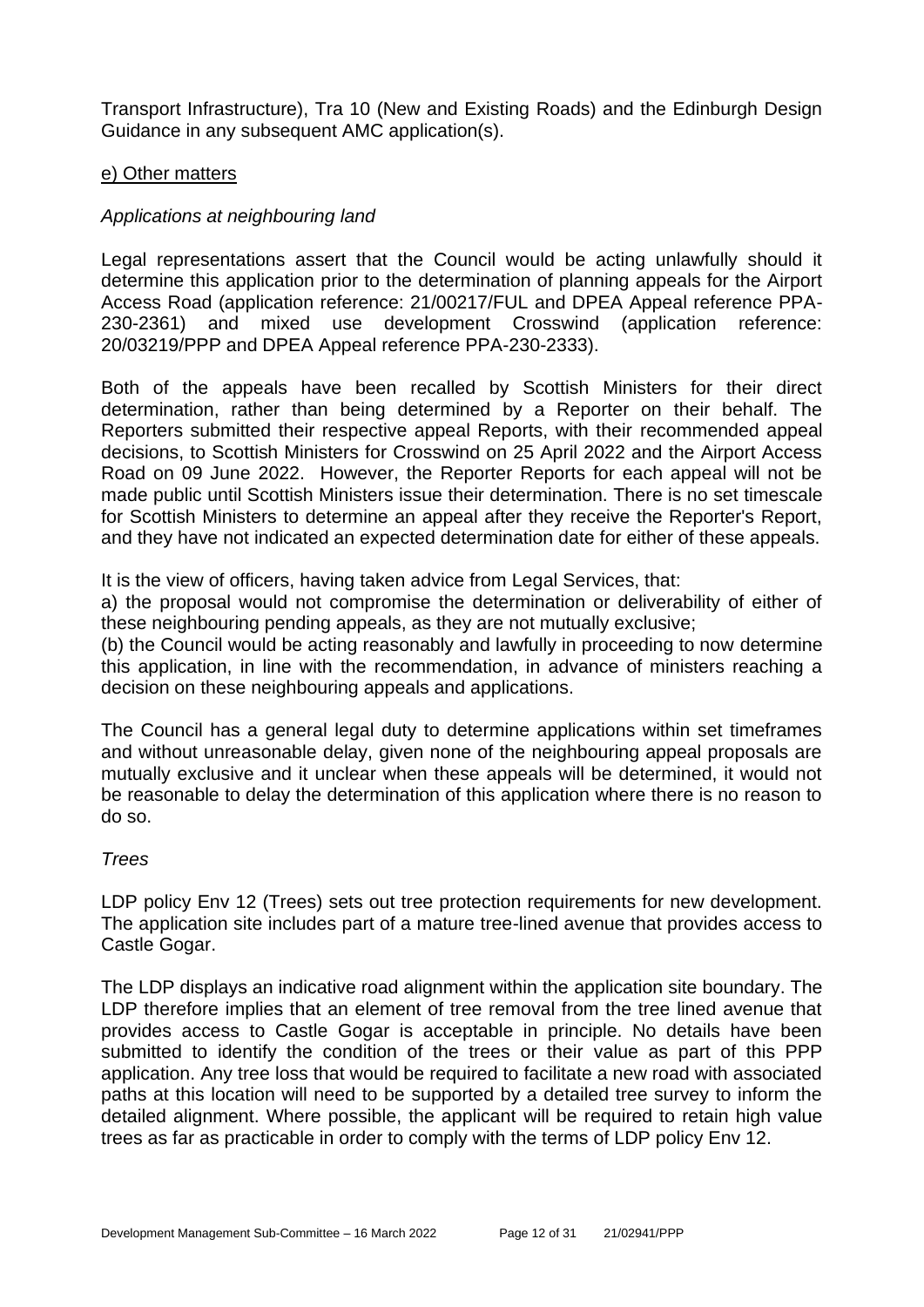As part of the AMC planning stage, it is recommended that the application be required to submit a detailed arboricultural survey and accompanying report to inform an assessment of the impact on trees from the proposal. A condition is attached to ensure this matter is appropriately considered.

#### *Protected species & habitat*

The LDP, through policy Env 16 (Species Protection), seeks to ensure that new development avoids adverse impact(s) on protected species and habitat in the city. A small part of the application site is located within a Local Nature Conservation Site to which LDP policy Env 15 (Sites of Local Importance) applies.

Part of the site is rural or semi-rural in character, including mature trees and a small area that forms part of the Gogar Burn riparian corridor.

The applicant has not submitted any supporting information in relation to ecology or habitat therefore it is recommended that these details, in the form of an Extended Phase 1 Habitat Survey and any subsequent surveys, are considered at the AMC planning stage. Due to the proximity of the Gogar Burn and mature trees within the site boundary it is further recommended that a Landscape and Habitat Management Plan be submitted at the AMC planning stage to ensure the proposal is consistent with nature conservation requirements identified in LDP policies Env 15 and Env 16.

#### *Flooding and drainage*

LDP Policy Env 21 (Flood Protection) states that planning will not be granted for development that would increase flood risk or be at risk of flooding.

The applicant has addressed flooding and drainage in the submission and the Council's Flood Planning service is satisfied that the proposal and associated drainage arrangements would be acceptable. Whilst an indicative layout has been proposed, it is recommended that drainage details for a detailed proposal be secured by condition.

SEPA confirms no objection to the proposal on flood risk grounds.

The proposal will be required to comply with policy Env 21 and further demonstrate this for a detailed road and path layout in any subsequent AMC application.

#### *Aerodrome safeguarding*

Edinburgh Airport's safeguarding team confirms no objection in consultation comments subject to further details relating to SUDS and drainage being submitted for consideration and subsequent agreement at the approval of matters specified in conditions planning stage.

#### *Railway operation*

Network rail raises no objection to the proposal subject to recommended informatives relating to access and construction methods.

*Air quality*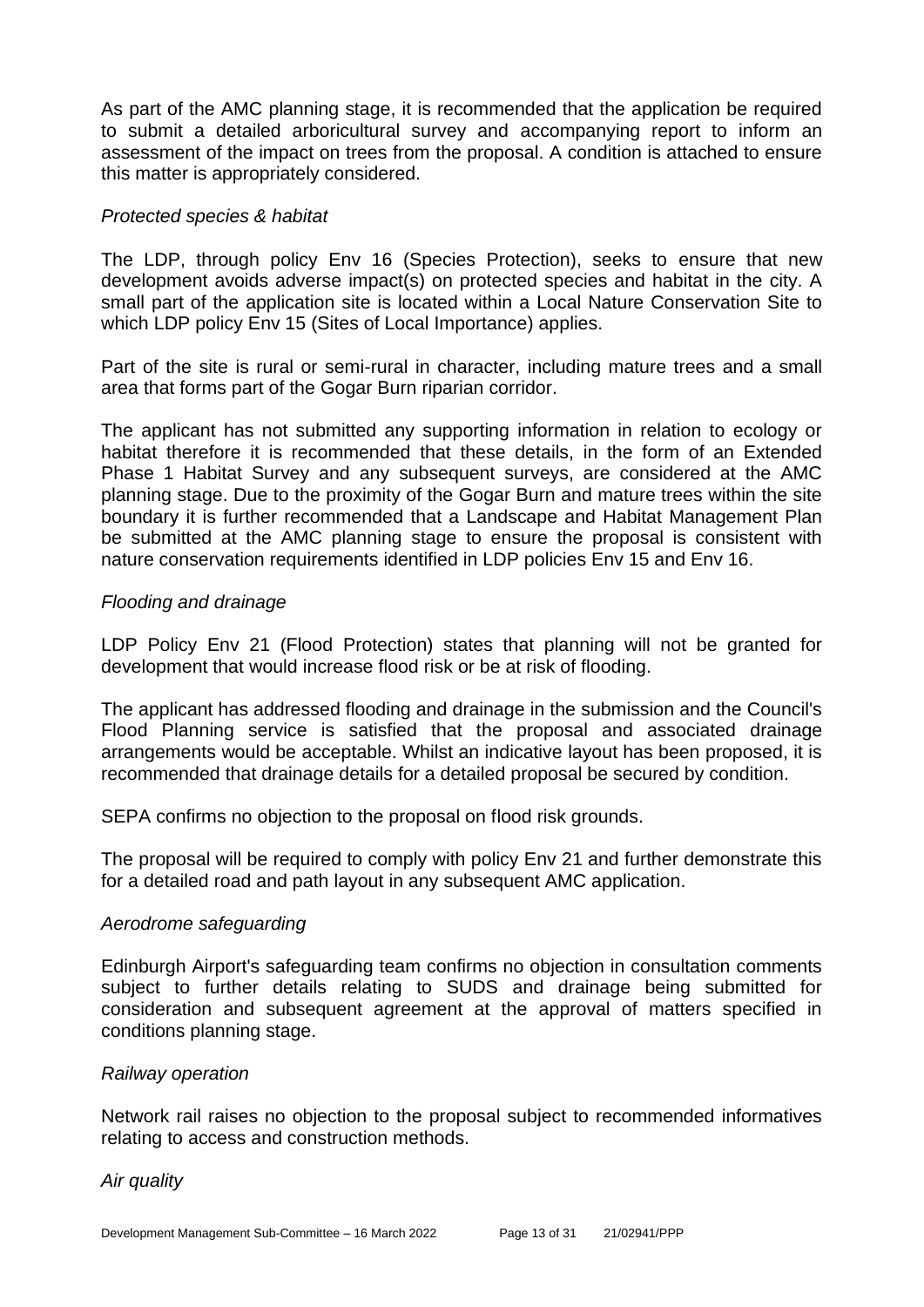Policy Env 22 (Pollution and Air, Water and Soil Quality) supports development where there will be no significant effects on air quality, health, the environment and amenity. In this case the proposal does not include any traffic generating uses or offer a throughroute to any destination that would generate new traffic impacts. Therefore, any impact on local air quality would be considered through future proposals for development in this area through the planning application process where necessary.

#### *Contributions*

As the proposal does not include any trip-generating land uses no contributions are required in this case.

#### *Scottish Planning Policy*

Scottish Planning Policy (SPP) presumption in favour of sustainable development is a significant material consideration due to the Edinburgh LDP being over 5 years old. The SPP introduces a presumption in favour of development that contributes to sustainable development and sets out 13 principles to guide policy and decisions.

The proposal is for part of a new road that will serve a growing part of Edinburgh. At the AMC planning stage, it will be possible for the applicant to provide appropriate design details relating to the creation of a pedestrian and active travel route to accompany the road with a view to introducing sustainable travel methods as part of the proposal. With reference to climate change adaptation and sustainability, it has been a long-standing strategic objective to introduce a multi-modal route in this area of the city. Whilst private cars would be able to use the Gogar Link Road it is envisaged that sustainable travel in the form of public transport (bus) and active travel modes would use the new road and paths which is consistent with SPP support for infrastructure delivery. Other matters including sustainable drainage design, impact on the water environment and any impact the natural environment would be addressed at the AMC planning stage where SPP sustainable development criteria would need to be considered as well.

The proposal is acceptable in principle in the context of SPP.

#### *Emerging policy context*

NPF 4 - Draft National Planning Framework 4 is being consulted on at present. As such, it has not yet been adopted. Therefore, little weight can be attached to it as a material consideration in the determination of this application.

City Plan 2030 - While the proposed City Plan is the settled will of the Council, it has not yet been submitted to Scottish Ministers for examination. As such, little weight can be attached to it as a material consideration in the determination of this application.

Whilst it carries little material weight, some representations refer to the emerging development strategy in West Edinburgh and query whether the proposal complies with the vision for this part of the City. The proposed City Plan 2030 proposals map and supporting map 24 for City Plan Place Policy 16 (West Edinburgh) clearly identify a new road, a public transport route, and an active travel route in the red line area for this proposal, which would form an integral part of wider development in the area. The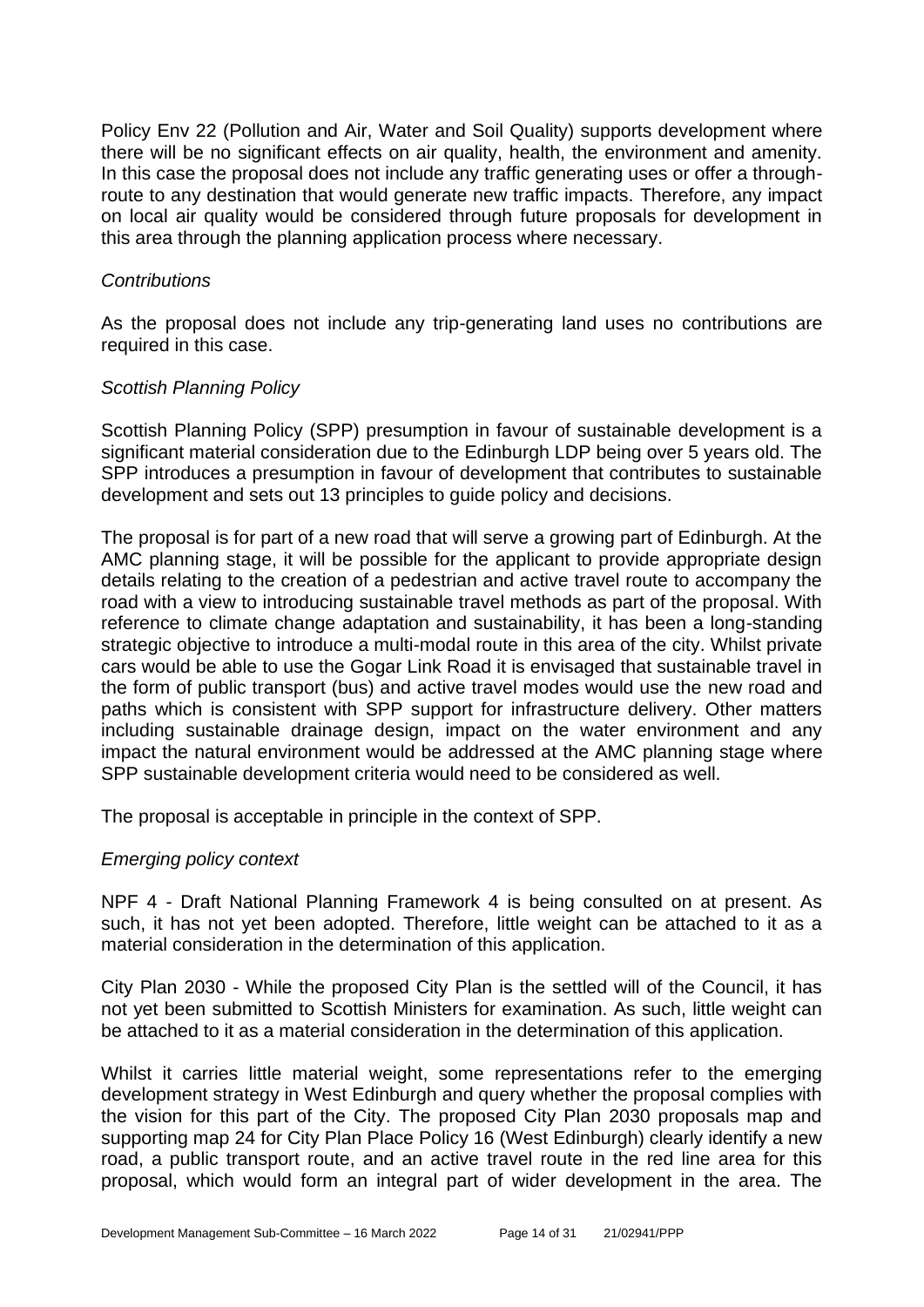proposal is consistent with the emerging strategy for transport, movement, and general development aspirations in this part of the City. Therefore, subject to compliance with the recommended conditions, the proposal will achieve co-ordinated development with the surrounding area. The proposal does not compromise the emerging development strategy for West Edinburgh as set out in City Plan 2030.

#### f) Equalities and human rights

The application has been considered with reference to equalities and human rights and there is no impact(s).

#### g) Representations

Four public comments were received consisting of three objections and one neutral comment.

Neutral comment:

Noted improvements to active travel links to surrounding housing sites HSG 19 and HSG 20 - addressed in Section 3.3 c).

Would like developer to consider junction and crossing improvements for active travel south and east of Edinburgh Gateway station - this matter is outwith the scope of this application site boundary.

Concern that motorised users will travel via this route to avoid busy road approaches on to Gogar roundabout - addressed in Section 3.3 d).

Suggest detailed design should provide a direct route to the rail crossing to nearby housing sites and at Myreton Drive - this would be considered at the detailed AMC planning stage.

Support for proposal to include segregation for cyclists and pedestrians addressed in Section 3.3 b).

Objection comments:

Principle of proposal not acceptable in format proposed and is prejudicial to development in West Edinburgh - addressed in Section 3.3 c).

Proposal is not co-ordinated development and applicant has not demonstrated ability to deliver a dual carriage to deliver access to the IBG area - addressed in Section 3.3 b), c) and d).

Connections beyond the applications site's boundaries have not been demonstrated - addressed in Section 3.3 c).

Unclear if the design can deliver a road as envisaged in the West Edinburgh Transport Appraisal refresh - addressed in Section 3.3 b) and c).

The proposal could be contrary to public transport and active travel connections in West Edinburgh - addressed in Section 3.3 d).

Unclear if the applicant is requesting approval of design details or a red line plan - addressed in Section 3.3 b).

The Gogar Link Road must consider the economic development potential of the IBG and serve the airport and its surplus decommissioned land - addressed in Section 3.3 c).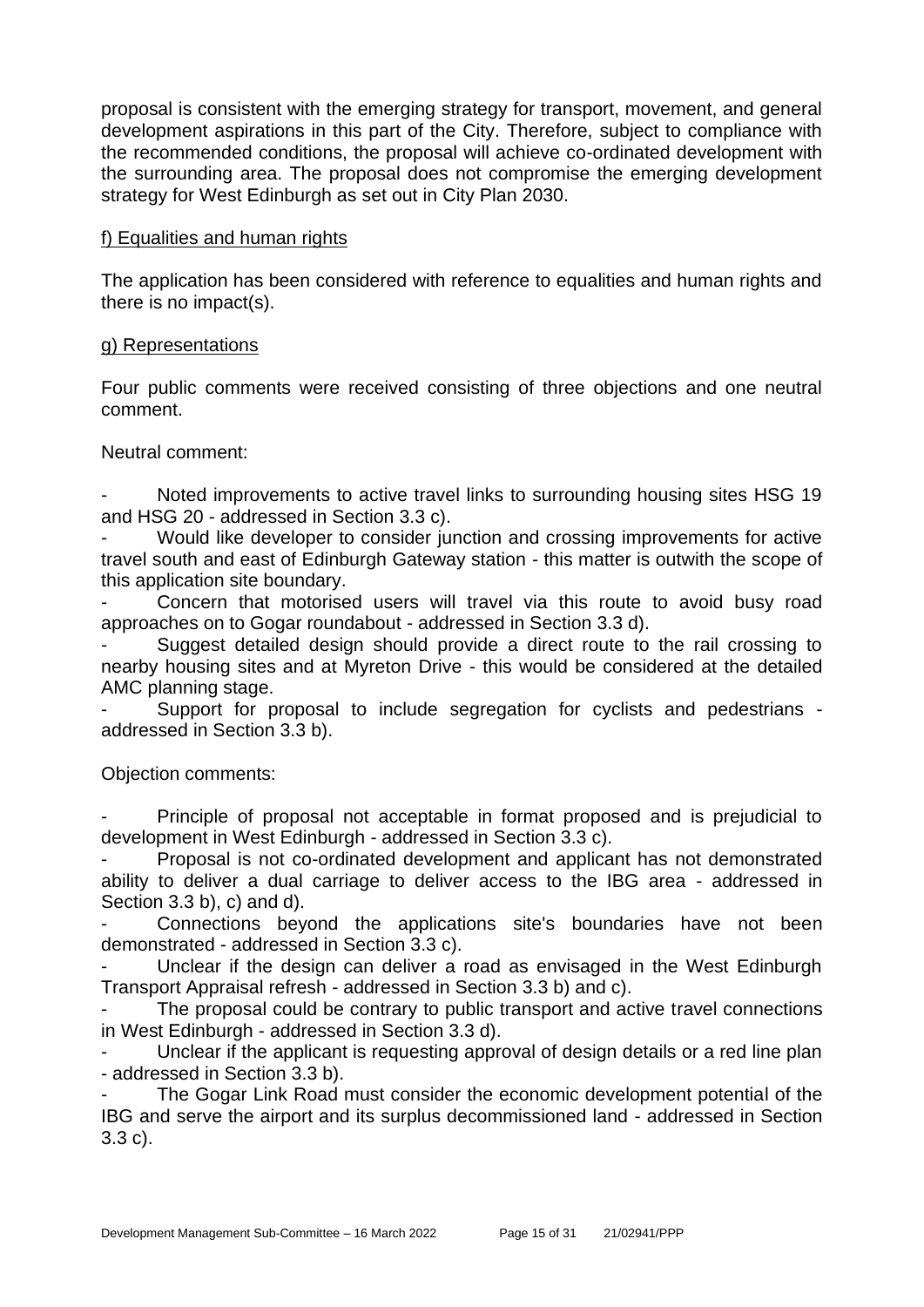It is premature for the Council to determine this application without an agreed alignment for the Gogar Link Road between all stakeholders - addressed in Section 3.3 c).

Suggestion of the Council using compulsory purchase powers to meet transport objectives in this area - addressed in Section 3.3 c).

By terminating in a field and serving no development the proposal cannot be described as any part of the Gogar Link Road - addressed in Section 3.3 a).

No evidence submitted to show the road will prioritise public transport addressed in Section 3.3 d).

Assertion that Transport Statement does not adequately consider traffic flows for wider West Edinburgh - addressed in Section 3.3 d).

Proposal does not consider planning applications in the surrounding area addressed in Sections c) and e).

Aspects of the detailed design are not clear - the applicant advised during the application that a red line approval was sought with design details to be reserved matters.

No Environmental Impact Assessment (EIA) screening has taken place - EIA screening has been completed (reference: 21/02941/SCR).

#### *Overall assessment conclusion*

The proposal provides a new road which could form part of the Gogar Link Road (Local Development Plan Transport Proposal and Safeguard reference T9) which is required to support the long-term development of West Edinburgh. The indicative layout shows the proposal can provide for a mix of travel modes including motorised vehicles, active travel in the form of segregated cycle paths, segregated footpaths, and shared cycle/footpaths in selected areas. The proposal is for part of a road identified in the LDP only and subject to any future AMC application being compliant with recommended conditions and reserved matters, would comply with Local Development Plan policy Des 2 (Co-ordinated development). It is therefore recommended that a fully detailed design and information on how the proposal allows for connectivity into the western part of the IBG site be secured by condition and considered at the Approval of Matters Specified in Conditions planning stage.

There are currently planning appeals and applications on neighbouring land that have been pending determination by Scottish Ministers for some considerable time. Legal Services advises that: a) the proposal would not compromise the determination or deliverability of any of these neighbouring pending appeals and applications, as none of them are mutually exclusive;

(b) the Council would be acting reasonably and lawfully in proceeding to now determine this application, in line with the recommendation, in advance of ministers reaching a decision on these neighbouring appeals and applications.

The application has demonstrated that, subject to further detailed assessments and compliance with conditions, the proposal will deliver a development that complies with the Edinburgh Local Development Plan and the Council's non-statutory guidance. The indicative layout also confirms that in principle the proposal complies with the thirteen policy principles of sustainable development set out in Scottish Planning Policy.

Subject to the attached conditions, the proposal is acceptable in principle and there are no other material considerations that outweigh this conclusion.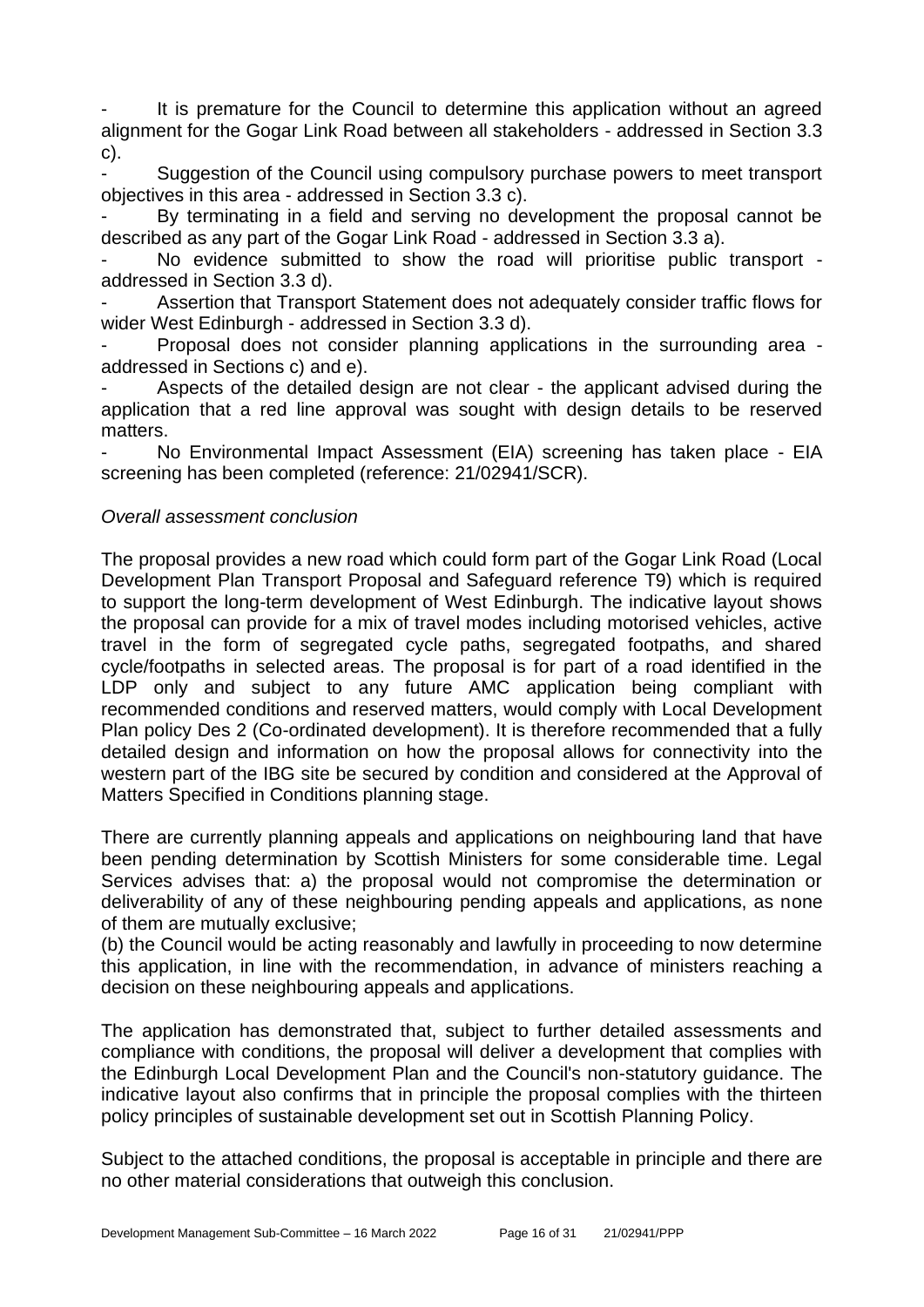It is recommended that this application be Granted subject to the details below.

## **3.4 Conditions/reasons/informatives Conditions**:-

1. Notwithstanding the submitted drawings and for the avoidance of doubt, the indicative proposal plans submitted as part of the PPP application, and represented on planning drawing references 02A, 03A, 04, and 05A, do not represent an approved scheme and all site layout and design matters are reserved.

2. No development shall take place on the site until details of all the under-noted matters have been submitted to and approved by the planning authority. Approval of Matters, the details of which must be addressed in a single approval of matters specified in conditions application to the planning authority, are as follows:

- (a) Design details of all roads, junctions, pedestrian crossings, active travel paths and pedestrian paths, including dimensions, widths, layouts, cross sections and gradients;
- (b) The design details specified in matter (a) above, shall demonstrate that it will be feasible for the proposal to connect to other parts of the Gogar Link Road west of the site's boundary across the Gogar Burn via a bridge or other suitable means;
- (c) The design details and layout specified in matters (a) and (b) above shall include a landscape buffer at the eastern side of the Gogar Burn which demonstrates:
	- (i) It accords with the principles set out in the Scottish Environmental Protection Agency's (SEPA) principles for buffer strips in guidance document Planning Background Paper: Water Environment (issue date 23 January 2017); and
	- (ii) That any future bridge crossing of the Gogar Burn referenced in matter (b) can span the agreed landscape buffer area.
- (d) Design and configuration of public and open spaces, including all external materials and finishes;
- (e) Submission of a Stage 2 Quality Audit;
- (f) Surface water and drainage arrangements;
- (g) Hard and soft landscaping details, including:
	- (i) Location and detailed specification of all mounding, walls, fences, gates and any other hard landscape treatments;
	- (ii) Tree survey and any subsequent tree removal and tree protection measures;
	- (iii) The location of new trees, shrubs and hedges;
	- (iv) A schedule of plants to comprise species, plant size and proposed number/density;
	- (v) Programme of completion and subsequent maintenance;
	- (vi) Existing and proposed services such as cables, pipelines, substations;
	- (vii) Other artefacts and structures such as street furniture, including lighting columns and fittings;
	- (viii) Details of phasing of these works;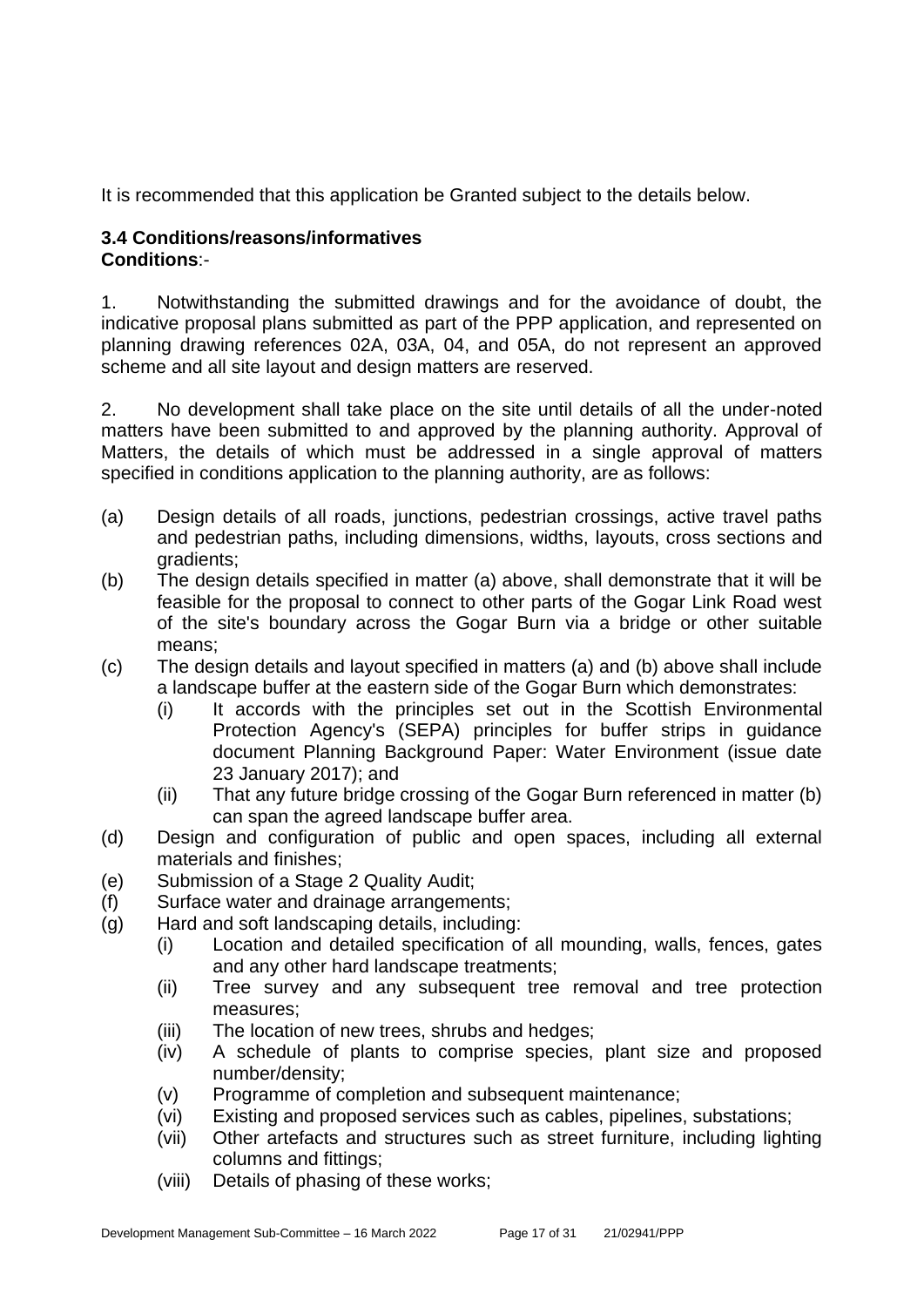- (ix) Existing and finished ground levels in relation to Ordnance Datum.
- (h) An Extended Phase 1 Habitat Survey and any subsequent protected species surveys, the findings of which shall be incorporated into a Landscape and Habitat Management Plan (LHMP) which shall be submitted to and approved by the planning authority for approval prior to the commencement of any works;
- (i) Details of proposed street lighting;
- (j) Submission of a swept path analysis for the road and all access points and junctions:
- (k) A programme for completion of the development.
- 3. No development shall take place on the site until the applicant has secured the implementation of a programme of archaeological work (excavation, metal detecting survey, analysis, reporting, publication, interpretation and public engagement) in accordance with a written scheme of investigation which has been submitted by the applicant and approved by the Planning Authority.

#### **Reasons**:-

- 1. For the avoidance of doubt.
- 2. In order to secure a design and layout that is designed, developed and delivered cohesively and to enable the planning authority to consider these matters in detail prior to any development taking place.
- 3. In order to safeguard the interests of archaeological heritage.

#### **Informatives**

It should be noted that:

1. a) Application for the approval of matters specified in conditions shall be made before the expiration of 3 years from the date of the grant of planning permission in principle, unless an earlier application for such approval has been refused or an appeal against such refusal has been dismissed, in which case application for the approval of all outstanding matters specified in conditions must be made within 6 months of the date of such refusal or dismissal.

b) The approved development shall be commenced not later than the expiration of 3 years from the date of grant of planning permission in principle or 2 years from the final approval of matters specified in conditions, whichever is later.

2. The detailed design of the proposal and the site layout that must be submitted under the terms of condition 2 at the approval of matters specified in conditions planning stage shall refer to the Council's Vision for Water Management (November 2020) and comply with its principles for water management in the City.

3. The applicant should note the below Roads Authority matters: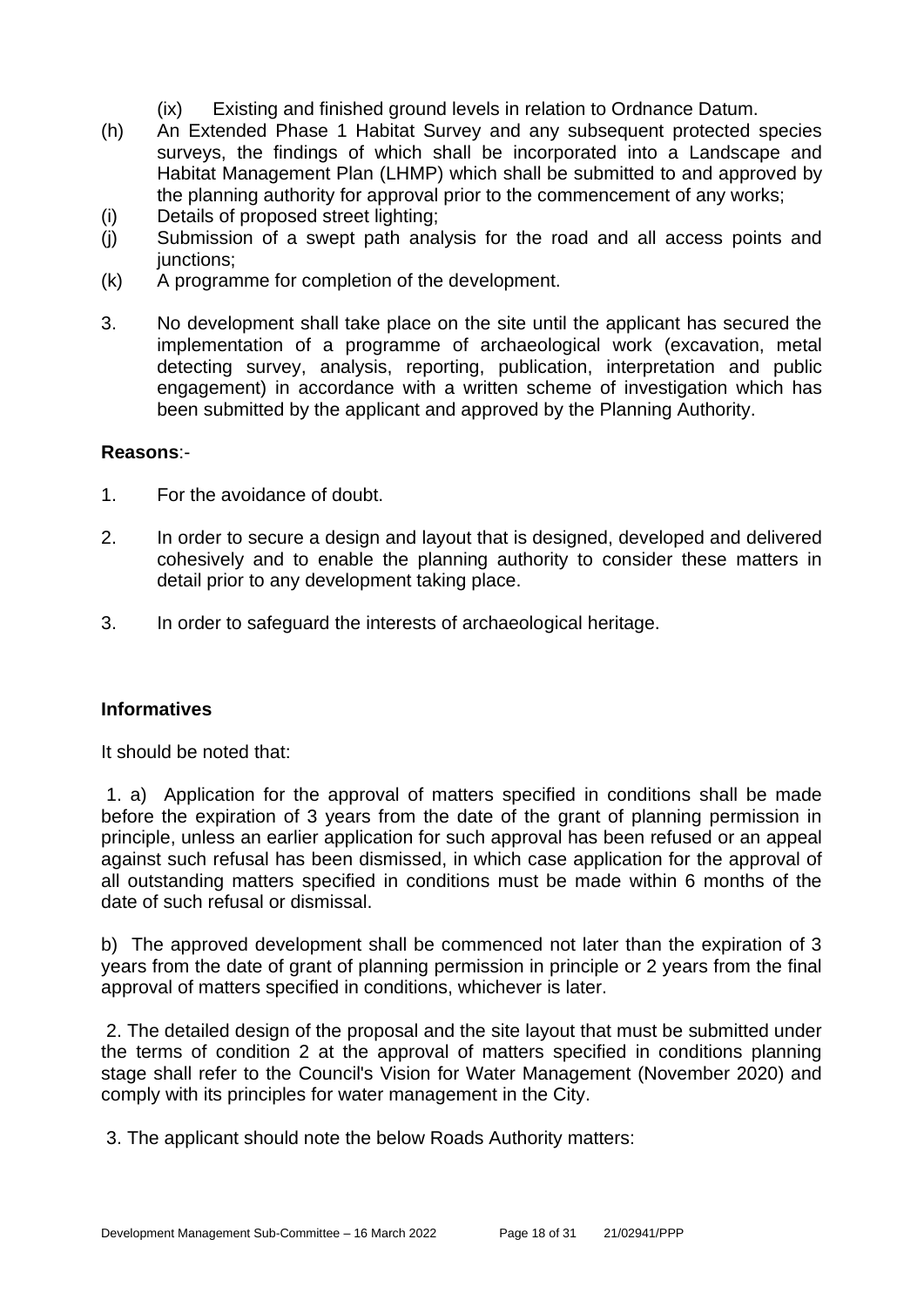- The proposed layout to be a reserved matter. This will require to be developed in the context of the West Edinburgh Transport Appraisal Refresh 2016 and the Council's wider aspirations for active travel and public transport. The existing access to the tram depot on Myreton Drive will require particular consideration in relation to any requirements for abnormal vehicles. For the avoidance of doubt, the proposed layout is not approved at this stage;

- Various orders, including waiting and loading restrictions, redetermination and stopping up orders may be required. These are subject to statutory process and cannot be guaranteed;

- All accesses must be open for use by the public in terms of the statutory definition of 'road' and require to be the subject of applications for road construction consent. The extent of adoptable roads, including footways, footpaths, cycle tracks, verges and service strips to be agreed;

- A Quality Audit, as set out in Designing Streets, to be submitted prior to the grant of Road Construction Consent.

4. The applicant should note the following matters in relation to the operational railway:

#### Access:

Any current access points of Network Rail must be maintained.

Construction Methodology:

The Developer is to consult with Network Rail's Asset Protection Engineers regarding the proposal and submit a working methodology, RAMS, plant positions and movements prior to construction.

## **Financial impact**

#### **4.1 The financial impact has been assessed as follows:**

There are no financial implications to the Council.

## **Risk, Policy, compliance and governance impact**

**5.1** Provided planning applications are determined in accordance with statutory legislation, the level of risk is low.

## **Equalities impact**

#### **6.1 The equalities impact has been assessed as follows:**

The application has been considered and has no impact in terms of equalities or human rights.

## **Sustainability impact**

#### **7.1 The sustainability impact has been assessed as follows:**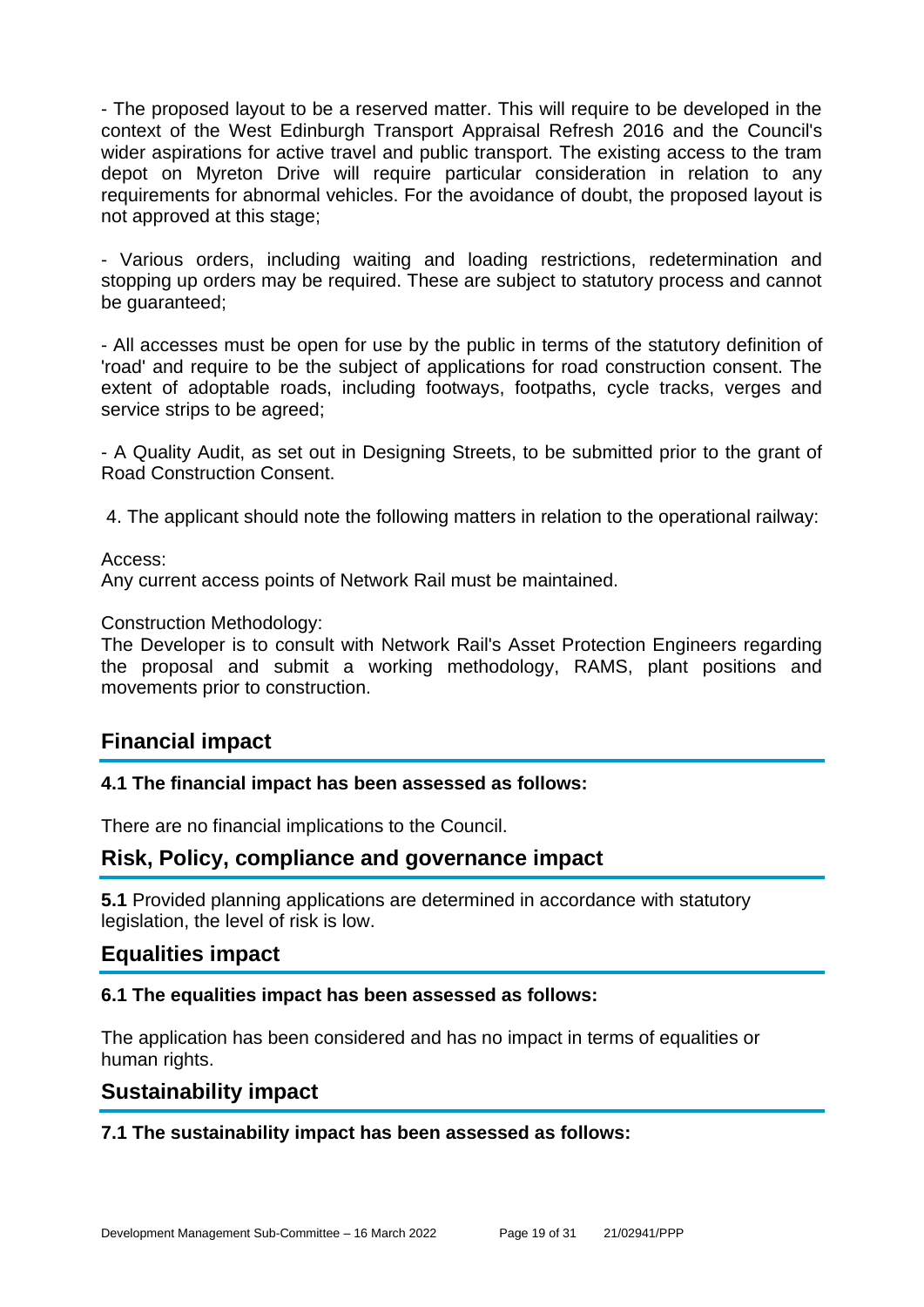This application meets the sustainability requirements of the Edinburgh Design Guidance.

## **Consultation and engagement**

#### **8.1 Pre-Application Process**

Pre-application discussions took place on this application.

#### **8.2 Publicity summary of representations and Community Council comments**

The application was advertised on 18 June 2021 and neighbours were notified on 08 and 09 July 2021. Four public comments were received consisting of three objections and one neutral comment.

## **Background reading / external references**

- To view details of the application go to
- [Planning and Building Standards online services](https://citydev-portal.edinburgh.gov.uk/idoxpa-web/search.do?action=simple&searchType=Application)
- [Planning guidelines](http://www.edinburgh.gov.uk/planningguidelines)
- [Conservation Area Character Appraisals](http://www.edinburgh.gov.uk/characterappraisals)
- [Edinburgh Local Development Plan](http://www.edinburgh.gov.uk/localdevelopmentplan)
- [Scottish Planning Policy](http://www.scotland.gov.uk/Topics/Built-Environment/planning/Policy)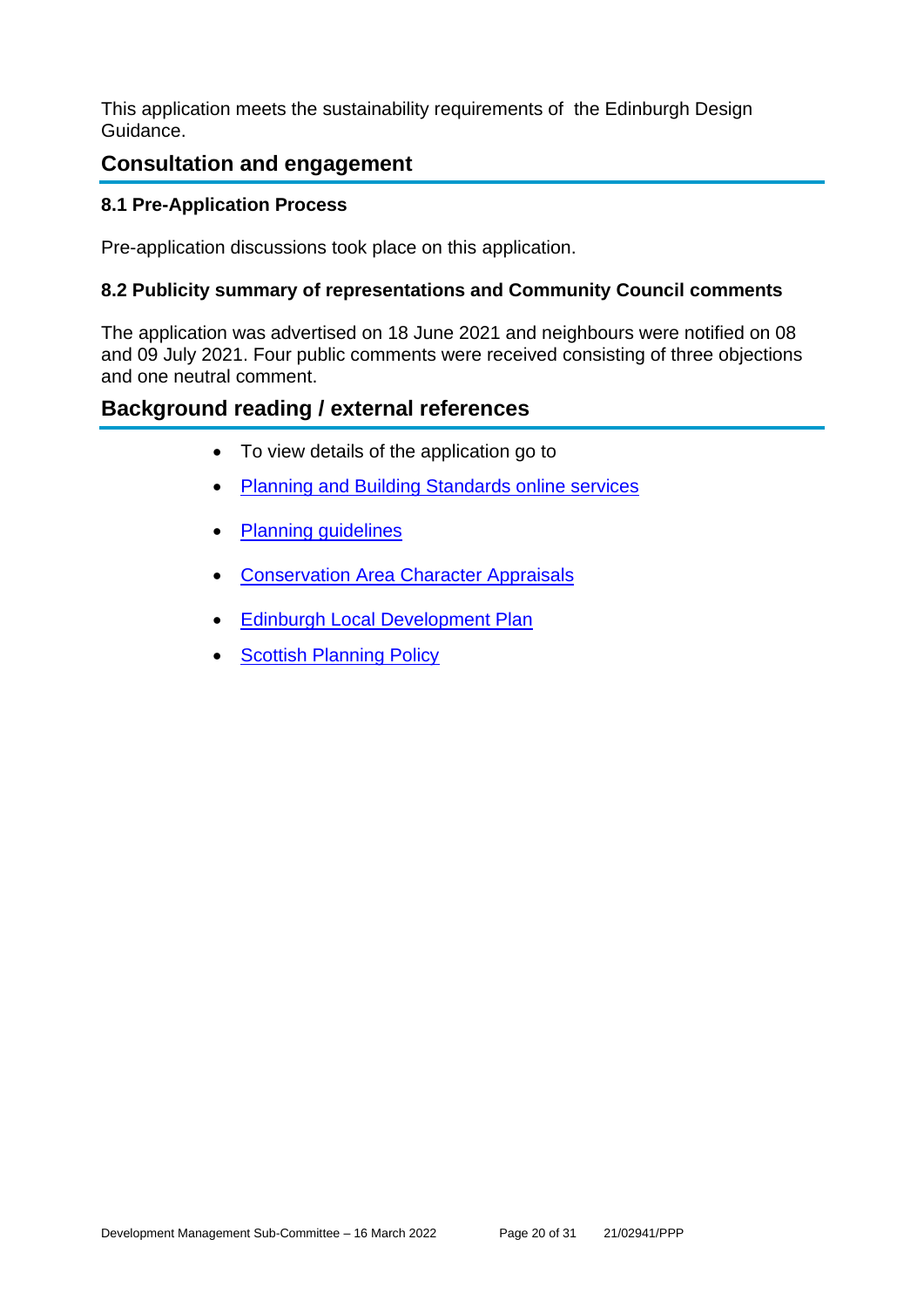| <b>Statutory Development</b><br><b>Plan Provision</b> | The application site is located within an area identified<br>in the development plan as the 'urban area' and lies<br>within a Special Economic Area (International Business<br>Gateway - policy Emp 6). The LDP proposals map<br>shows Road Safeguard Improvement: Gogar Link Road<br>partially lies within the application site. |
|-------------------------------------------------------|-----------------------------------------------------------------------------------------------------------------------------------------------------------------------------------------------------------------------------------------------------------------------------------------------------------------------------------|
| Date registered                                       | 28 May 2021                                                                                                                                                                                                                                                                                                                       |
| <b>Drawing numbers/Scheme</b>                         | 01,                                                                                                                                                                                                                                                                                                                               |

**David Givan** Chief Planning Officer PLACE The City of Edinburgh Council

Contact: Sean Fallon, Planning Officer E-mail:sean.fallon@edinburgh.gov.uk

## **Links - Policies**

## **Relevant Policies:**

## **Relevant policies of the Local Development Plan.**

LDP Policy Del 1 (Developer Contributions and Infrastructure Delivery) identifies the circumstances in which developer contributions will be required.

LDP Policy Des 1 (Design Quality and Context) sets general criteria for assessing design quality and requires an overall design concept to be demonstrated.

LDP Policy Des 2 (Co-ordinated Development) establishes a presumption against proposals which might compromise the effect development of adjacent land or the wider area.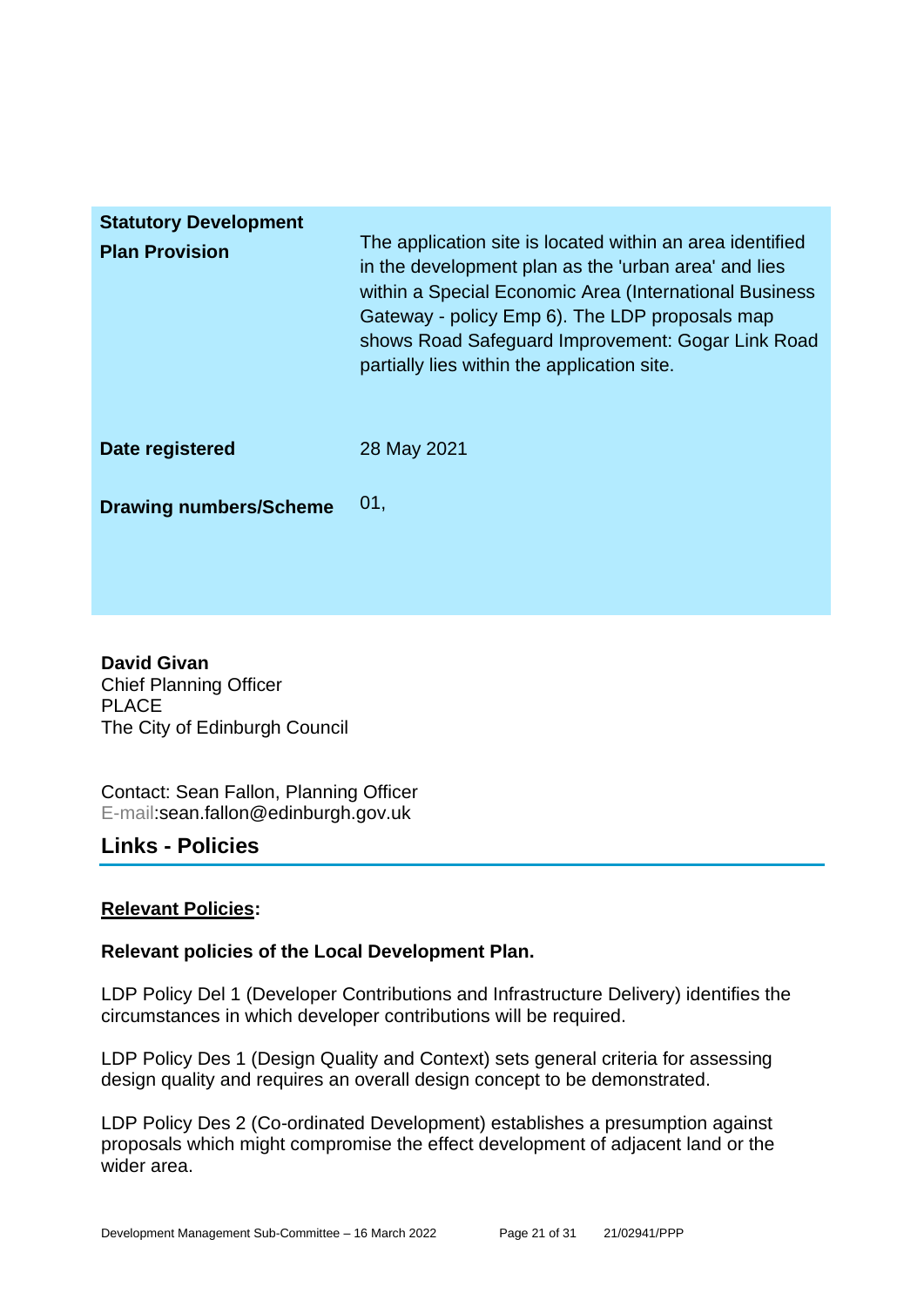LDP Policy Des 3 (Development Design - Incorporating and Enhancing Existing and Potential Features) supports development where it is demonstrated that existing and potential features have been incorporated into the design.

LDP Policy Des 4 (Development Design - Impact on Setting) sets criteria for assessing the impact of development design against its setting.

LDP Policy Des 4 (Development Design - Impact on Setting) sets criteria for assessing the impact of development design against its setting.

LDP Policy Des 7 (Layout design) sets criteria for assessing layout design.

LDP Policy Des 8 (Public Realm and Landscape Design) sets criteria for assessing public realm and landscape design.

LDP Policy Des 10 (Waterside Development) sets criteria for assessing development on sites on the coastal edge or adjoining a watercourse, including the Union Canal.

LDP Policy Env 8 (Protection of Important Remains) establishes a presumption against development that would adversely affect the site or setting of a Scheduled Ancient Monument or archaeological remains of national importance.

LDP Policy Env 9 (Development of Sites of Archaeological Significance) sets out the circumstances in which development affecting sites of known or suspected archaeological significance will be permitted.

LDP Policy Env 12 (Trees) sets out tree protection requirements for new development.

LDP Policy Env 15 (Sites of Local Importance) identifies the circumstances in which development likely to affect Sites of Local Importance will be permitted.

LDP Policy Env 16 (Species Protection) sets out species protection requirements for new development.

LDP Policy Env 21 (Flood Protection) sets criteria for assessing the impact of development on flood protection.

LDP Policy Env 22 (Pollution and Air, Water and Soil Quality) sets criteria for assessing the impact of development on air, water and soil quality.

LDP Policy Emp 6 (International Business Gateway) sets out uses that will be supported in principle for the development of an International Business Gateway within the boundary defined on the Proposals Map.

LDP Policy Tra 10 (New and Existing Roads) safeguards identified routes for new roads and road network improvements listed.

The West Edinburgh Planning Framework seeks to protect and enhance the national interests in West Edinburgh by setting out a strategic context for investing in transport and development, to facilitate improvement of the environment, living conditions,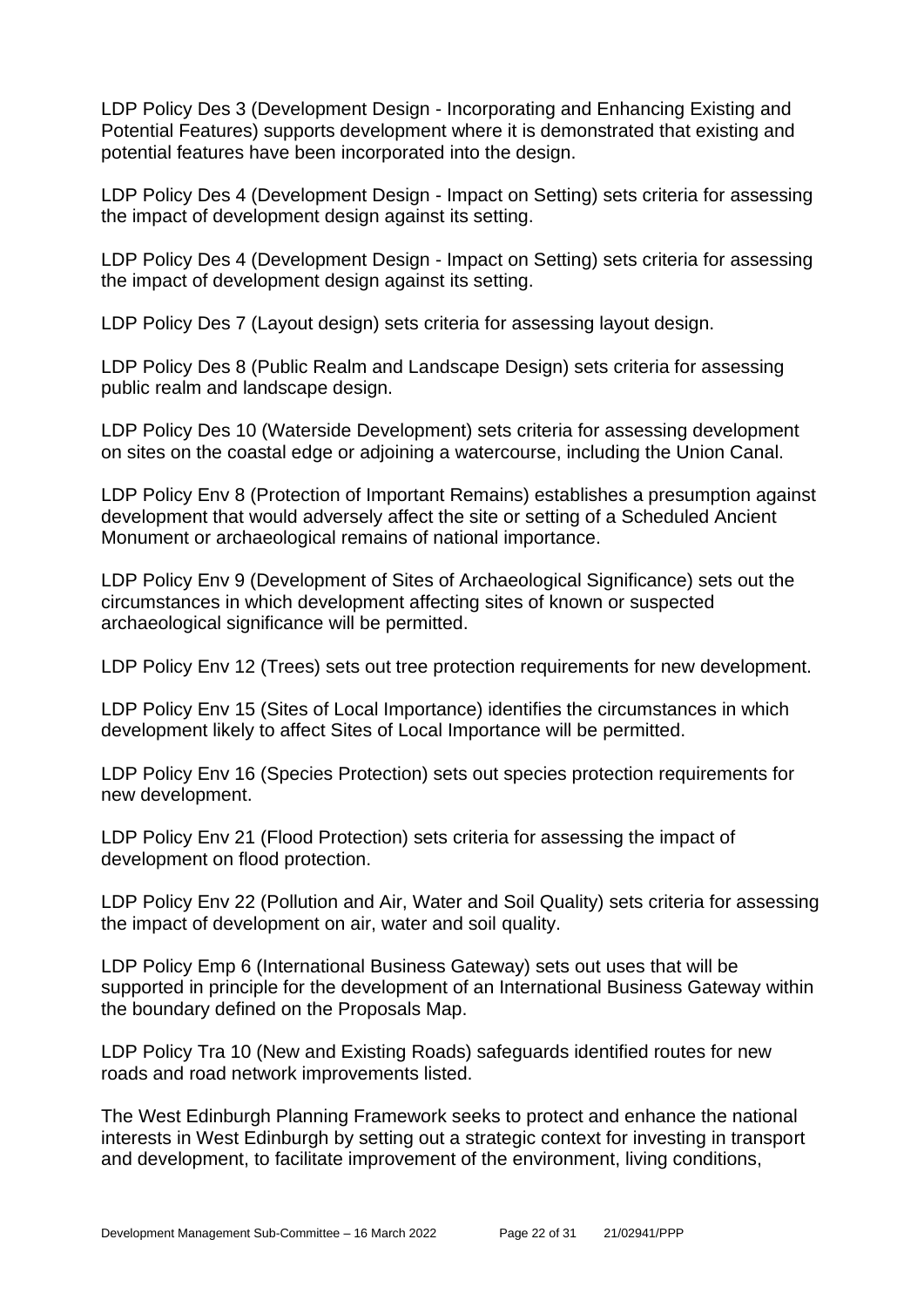accessibility and overall quality in the area, and to safeguard and nurture the long term potential for West Edinburgh to become an internationally competitive business location

#### **Relevant Non-Statutory Guidelines**

**Non-Statutory guidelines** Edinburgh Design Guidance supports development of the highest design quality and that integrates well with the existing city. It sets out the Council's expectations for the design of new development, including buildings, parking, streets and landscape, in Edinburgh.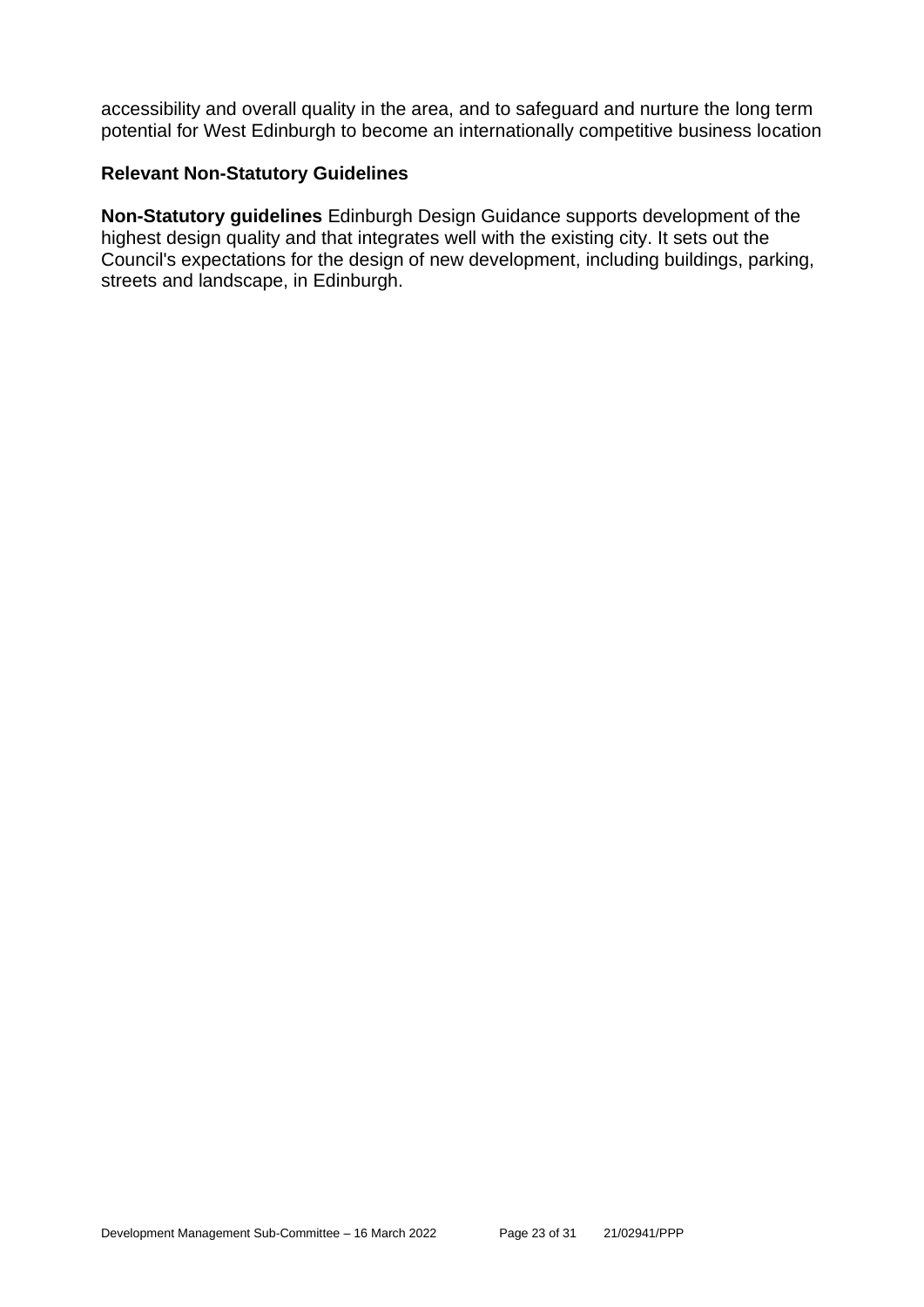# **Appendix 1**

**Application for Planning Permission in Principle 21/02941/PPP At Site 100 Metres East Of , 194 Glasgow Road, Edinburgh Proposed Gogar Link Road and active travel route (as amended).**

## **Consultations**

#### **Archaeology response**

*The site currently runs east-west from the southern boundaries of Edinburgh Airport's (RAF Turnhouse) former crosswinds / Auxiliary airstrip, cutting across the historic treelined access road to Gogar Castle towards and ending at the Gogar Burn. RAF Turnhouse constructed during World War I and continued in active service through the Cold War though in a much-reduced capacity from the 1960/70's.* 

*Prior to this the area formed part of the medieval Parish of Gogar situated on the southern side of the present-day Glasgow Road on the eastern bank of the Gogar Burn centred on the current Church. Excavations carried out at the site of the village by both Headland (PSAS Vol 139 p229-55) and GUARD (Published on SAIR 72 & 79) produced nationally important archaeological evidence charting the development of the village from the Anglo-Saxon Period through to the post-medieval. The proposed route will also cut across the tree-lined historic access road leading to the 17th century Gogar Castle to the North built on the site of an earlier house dating back to c.1300 belonging to the Forrester's of Corstorphine.* 

*The recently completed excavations by CFA at Meadowfield Farm to the north of the railway line at Turnhouse, have confirmed evidence for its occupation going back to the around the 14th century. However, as well as medieval evidence the excavations at Meadowfield Farm have significantly produced two cannonballs probably relating to the*  1650 battle between Cromwell and Leslie known as the Field of Flashes. This little *understood battle occurred at Gogar to the north of the Glasgow Road an area thought to include this application site*

*Recent excavations as part of the Edinburgh Tram project at Gogar village to the South, along with those just completed in 2020/21 by both AOC at West Craigs Farm and CFA at Meadowfield Farm to the North, have confirmed that this area contains significant evidence for early medieval and prehistoric occupation. In addition, archaeological evaluation undertaken by CECAS in 1999 (Reed, D. (1999d) 'East Mains of Ingliston to Gogar and Carrick Knowe Golf Course (City parish of Edinburgh), field evaluation', DES 1999. Page(s): 37) identified a potential large double ditched enclosure (NT175SE 197) to the immediate south of this proposal.*

*As such the site has been identified as occurring within and area being of archaeological and historic significance relating to the development of the medieval and*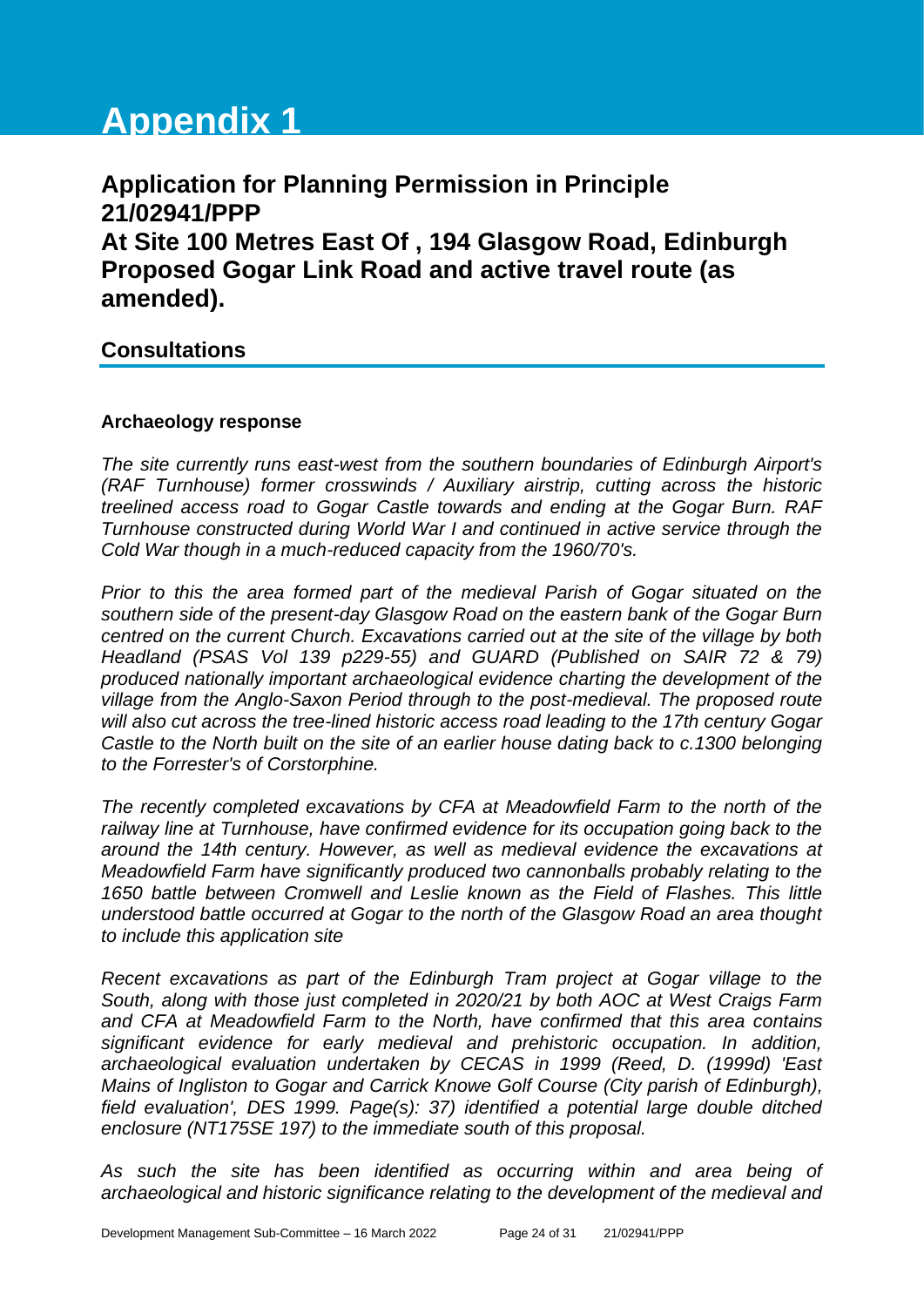*later parish of Gogar, potentially earlier prehistoric occupation and the site of the 17th century Field of Flashes battlefield. Accordingly, this application must be considered under terms Scottish Government's Our Place in Time (OPIT), Scottish Planning Policy (SPP), PAN 02/2011, HES's Historic Environment Policy for Scotland (HEPS) 2019 and CEC's Edinburgh Local Development Plan (2016) Policies ENV8 & ENV9. The aim should be to preserve archaeological remains in situ as a first option, but alternatively where this is not possible, archaeological excavation or an appropriate level of recording may be an acceptable alternative.*

#### *Historic Landscapes*

*the application will cut across the historic tree-lined access road to the 17th century Gogar Castle, a route depicted on General Roy's 1750's Military Survey and one which is likely to be contemporary with the 17th century house if not older (see above). The construction will require a localised significant impact therefore necessitating the removal of a section of these historic trees. Such impacts must be kept to a minimum and assessed as by our landscape colleagues.* 

#### *Buried Archaeology*

*The proposals would require significant ground-breaking works regarding construction,*  landscaping services etc. Such works will have significant impacts upon any surviving *archaeological remains, expected to range from remains associated with the 1650's Battle of the Field of Flashes too medieval and potentially prehistoric remains. It is essential therefore, that if permission is granted that an archaeological programme of work is undertaken prior to development, to fully excavate, record and analyse any surviving archaeological remains.* 

*This strategy will require the undertaking of phased programme of archaeological investigation, the first phase being the undertaking of an archaeological evaluation (max 10%). The results of this evaluation work will inform the scope of secondary phases of investigation and analysis. Based upon the results from the adjacent sites at Gogar and Meadowfield/West Craigs, this is likely to include both set piece excavations and a wider programme of strip, map record and excavate during topsoil removal/landscaping works and possible public open days.*

*Given the recent discovery of 17th century cannonballs and the its close proximately to a former military airfield, metal detecting surveys will also be required to be undertaken during the evaluation to both recover artefacts and assess scope for potential more detailed battlefield survey's depending on results.*

#### *Public Engagement*

*As stated, it is likely that archaeological investigations will reveal to important remains associated with RAF Turnhouse and possibly dating back to early prehistory. It is therefore considered essential that a programme of public/community engagement is undertaken during all subsequent phases of development. The full scope of which will be agreed with CECAS but could include press calls, social media, site open days, viewing points, interpretation and exhibitions.*

*It is recommended therefore, that a condition be applied to any permission granted to secure this programme of archaeological works based upon the following CEC condition;*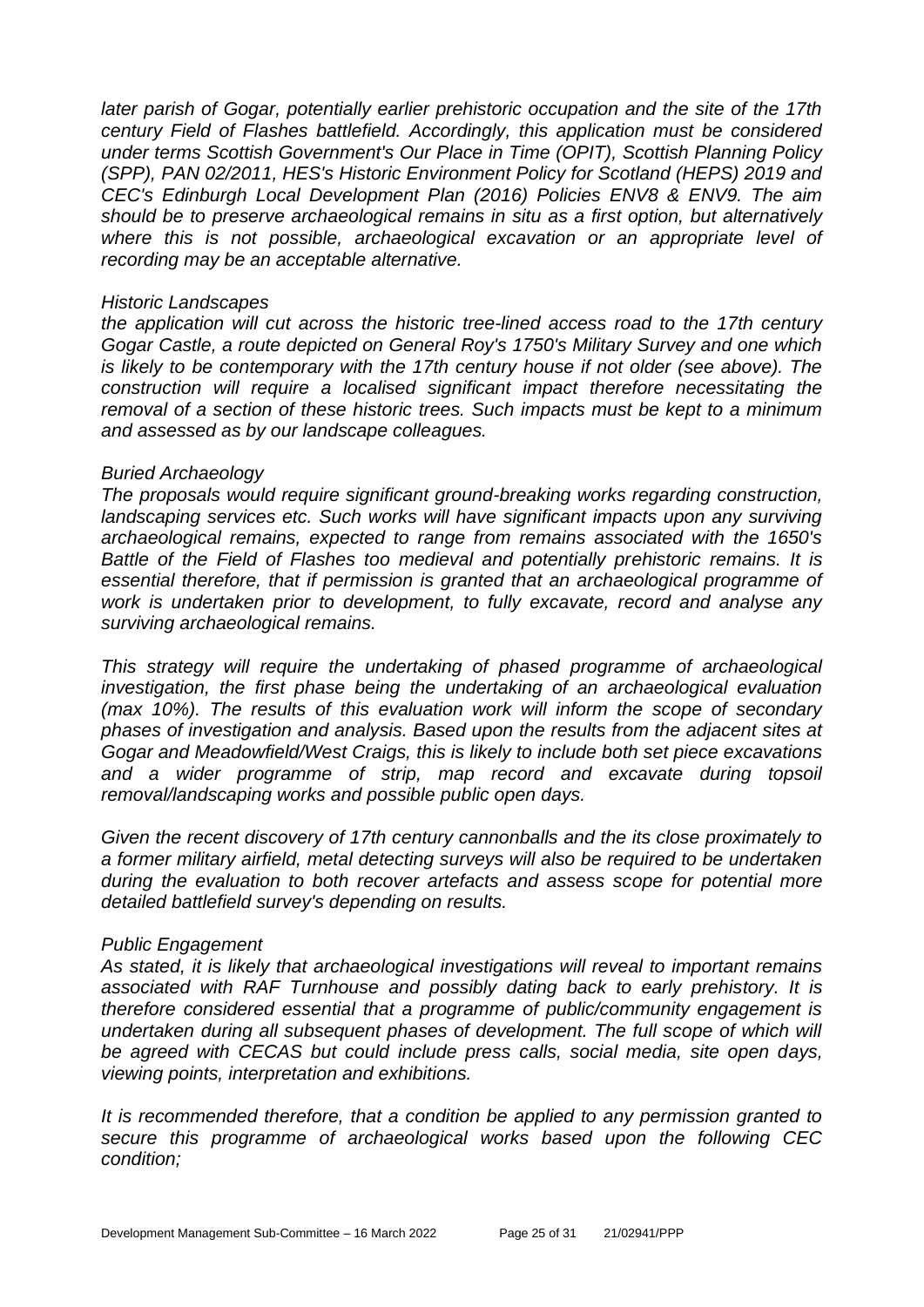*'No development shall take place on the site until the applicant has secured the implementation of a programme of archaeological work (excavation, metal detecting survey, analysis, reporting, publication, interpretation and public engagement) in accordance with a written scheme of investigation which has been submitted by the applicant and approved by the Planning Authority.'* 

*The work must be carried out by a professional archaeological organisation, either working to a brief prepared by CECAS or through a written scheme of investigation submitted to and agreed by CECAS for the site. Responsibility for the execution and resourcing of the programme of archaeological works and for the archiving and appropriate level of publication of the results lies with the applicant.*

#### **Network Rail response**

iAt present, Network Rail has no issues with the principle of the proposed development. As the active travel route is located within close proximity to operational railway land, we would ask that the following be included as advisory notes should the council be minded to grant this application:

Access

Any current access points of Network Rail must be maintained.

Construction Methodology

The Developer is to consult with Network Rail's Asset Protection Engineers regarding the proposal and submit a working methodology, RAMS, plant positions and movements prior to construction.

## **Edinburgh Airport response**

*I've had a look at this and can confirm I've nothing to add and therefore happy to fully assess any SUDS and drainage details at the AMC planning stage.*

#### **Flood Planning response**

*This application can proceed to determination, with no further comments from CEC Flood Prevention.*

*Roads Authority response*

*No objections in principle subject to the following being included as conditions or informatives as appropriate:*

*1. The proposed layout to be a reserved matter. This will require to be developed in the context of the West Edinburgh Transport Appraisal Refresh 2016 and the Council's*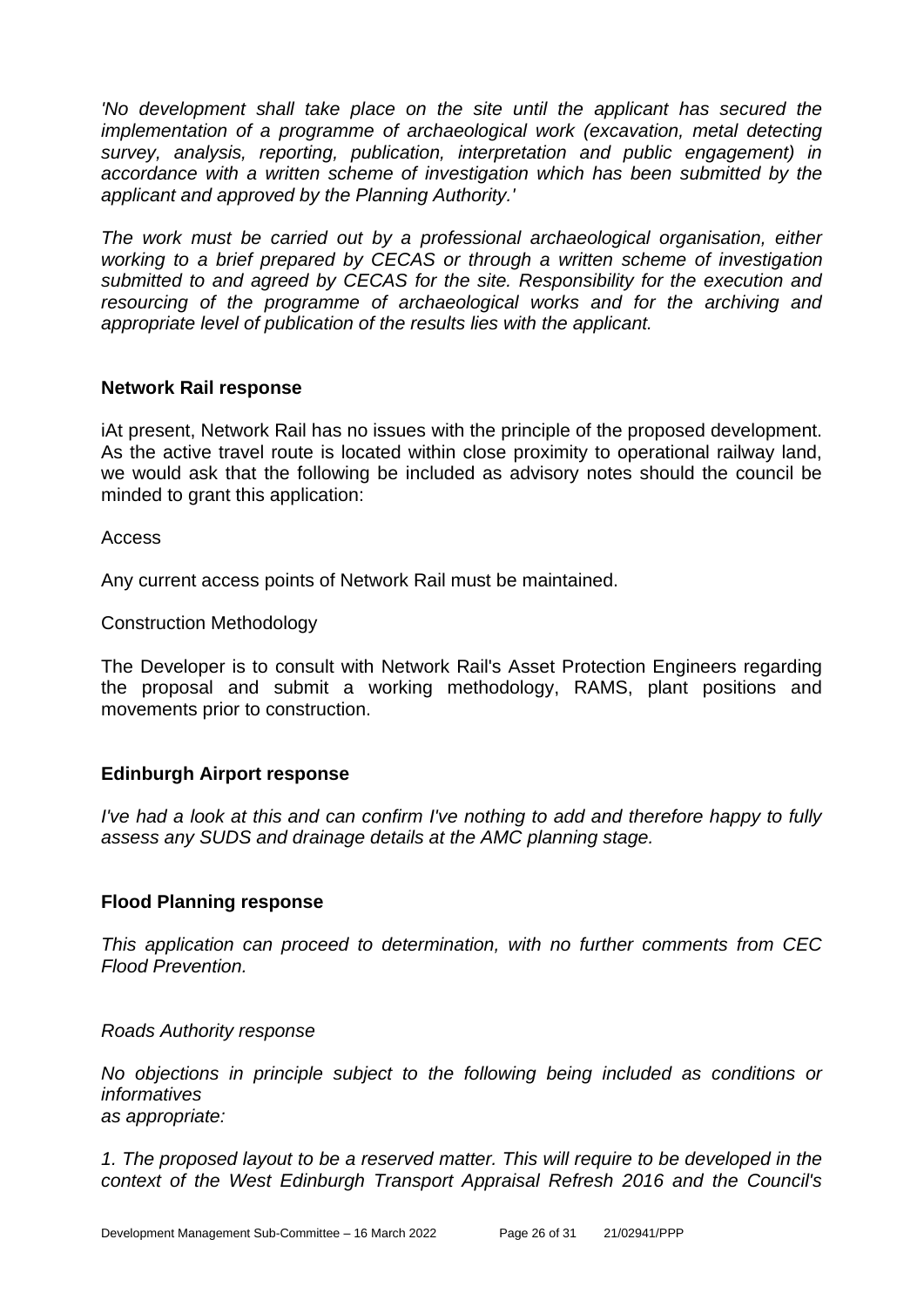*wider aspirations for active travel and public transport. The existing access to the tram depot on Myreton Drive will require particular consideration in relation to any requirements for abnormal vehicles. For the avoidance of doubt, the proposed layout is not approved at this stage;*

*2. Various orders, including waiting and loading restrictions, redetermination and stopping up orders may be required. These are subject to statutory process and cannot be guaranteed;*

*3. All accesses must be open for use by the public in terms of the statutory definition of 'road' and require to be the subject of applications for road construction consent. The extent of adoptable roads, including footways, footpaths, cycle tracks, verges and service strips to be agreed;*

*4. A Quality Audit, as set out in Designing Streets, to be submitted prior to the grant of Road Construction Consent.*

#### *SEPA comments*

*Thank you for consulting SEPA on planning application 21/02941/PPP, proposed Gogar Link Road & Active Travel Route, 100 Metres East of 194 Glasgow Road, Edinburgh.*

*We have no objection to this planning application on the grounds of flood risk. Please see our advice in Section 2 - Flood Risk.* 

*We do wish to submit a holding objection until the City of Edinburgh provides clarification that this development, if permitted at this time, will not compromise the objectives identified in the city's adopted Water Vision and in the development of the City Plan 2030. Please see our comments in Section 1 - Context.*

#### *Context*

*The context of this application is its proposed development in an area of flood risk and where the quality of water in the watercourses is poor and needs to be improved. In order to deliver the scale of development proposed and likely for this area, a strategic approach to the management of surface water and the avoidance of flood risk is essential. The development of this strategic approach is being taken forward by partners (including the City of Edinburgh Council, Scottish Water and the Scottish Environment Protection Agency) through co-ordinated action such as the development of the City Development Plan 2030, the City of Edinburgh Council's Water Vision, a Strategic Flood Risk Assessment for the city, etc. SEPA's advice is that all proposed developments in this area should ideally help to deliver this strategic approach, including strategic infrastructure including, but not limited to, the potential for realigning the Gogar Burn to ensure water quality can be improved and greater capacity for increased rainfall and surface water discharge can be ensured. At the least, no development should compromise options for achieving these aims. Attached are our responses to planning application 21/00217/FUL (the airport Road) and 20/03219/PPP (Crosswinds) as examples of this advice and the context for it, e.g. national and city*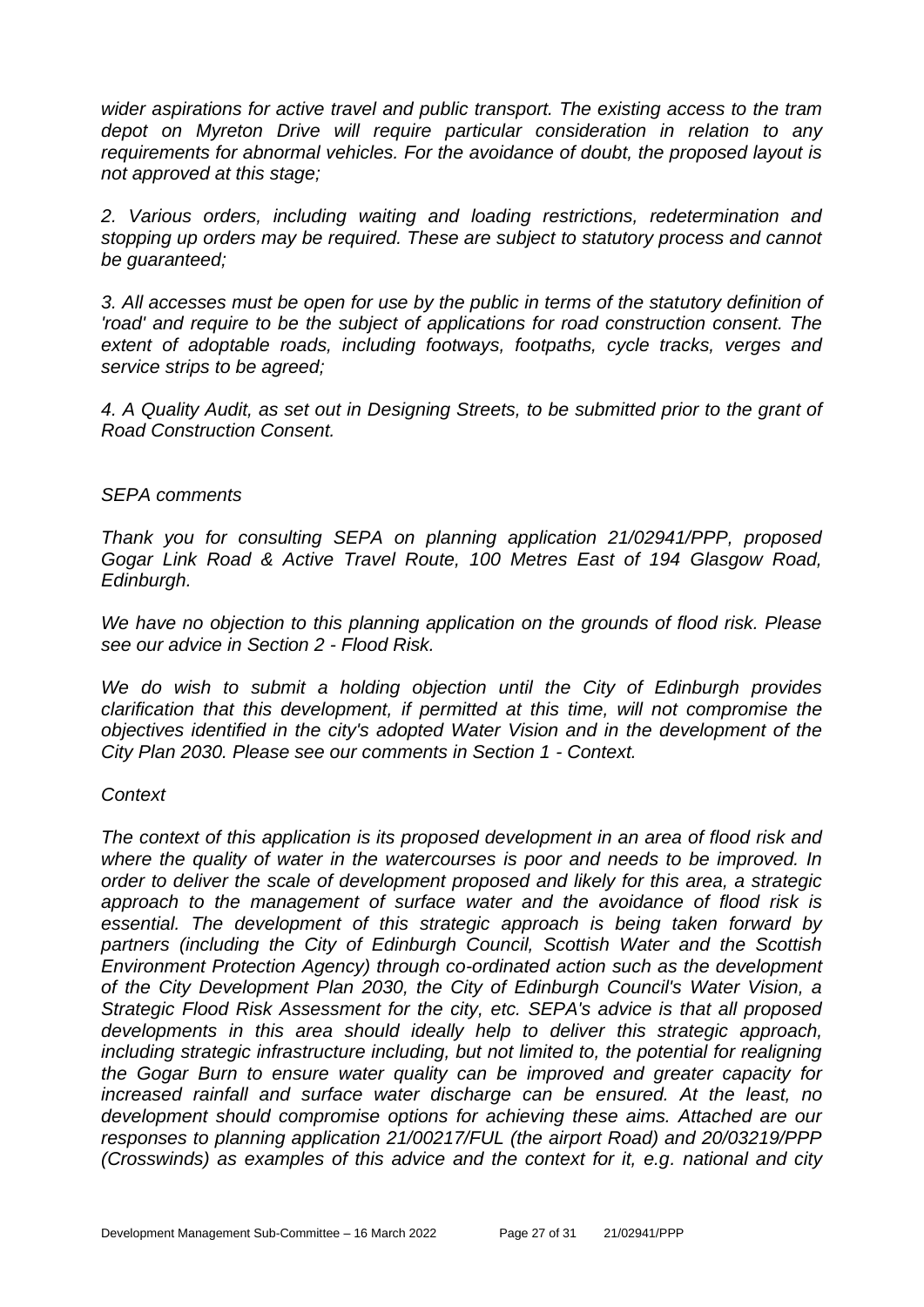*commitments to addressing the causes of climate change and preparing for its inevitable consequences.*

*We submit a holding objection until there is confirmation from the city, i.e. you and your colleagues leading on the Water Vision, the City Plan 2030 and other major applications such as Crosswinds (currently at appeal), that the link road and active travel route proposed in this application will not compromise the options being explored in this area for flood risk avoidance and water management or can be accommodated in them. One means of providing this confirmation could be a meeting (MS Teams) between partners (CEC, SW and SEPA) to overlay plans and options to identify any potential compromises or benefits, e.g. the currently proposed routes having an active role in providing part of the necessary infrastructure to manage water in this area.*

## *Flood Risk*

*1. We have no objection to this application on the grounds of flood risk.* 

*2. The site is partly within the surface water flood extent shown in the SEPA Flood Maps. The surface water flood maps are a composite of pluvial and sewer model outputs. We therefore recommend that you contact Edinburgh City Council Roads Authority regarding surface water flood risk and you may also need to contact Scottish Water. You can view the SEPA Flood Maps and find out more about them at www.sepa.org.uk/environment/water/flooding/flood-maps/* 

*3. We hold a record of observed flooding at the Tram Depot due to surface water flooding following heavy rainfall 5th December 2020. We advise that contact is made with Edinburgh City Council, who as Flood Risk Management Authority (FRMA) may hold local information on observed flooding and flood alleviation in this area.* 

*4. We have reviewed the Flood Risk Assessment (ref: P14822, Goodson Associates, May 2021), Proposed Arrangement Plan and Location Plan drawings and can make the following comments.* 

*5. The FRA has considered flood risk from multiple sources and does not identify a fluvial flood risk to the proposed development. We note that any earthworks associated with the formation of the active travel routes are set sufficiently back from the Gogar Burn watercourse to avoid impacting on floodplain processes. Therefore, we are satisfied that the proposal will have a neutral impact on fluvial flood risk.*

*6. For information, safe access/egress by emergency vehicles and surface water management are matters under the remit of the local Flood Risk Management Authority at Edinburgh City Council. It is therefore for the FRMA to comment on the acceptability of the proposed flood mitigation measures.* 

*7. We recommend that the applicant refers to our Standing Advice Guidance, particularly Section 5 (essential infrastructure or water compatible uses) and Section 11 (footpaths, access tracks, private roads, car parks and other landscaping proposals) for best practice.* 

*8. As a member of the Edinburgh Partnership (CEC, Scottish Water, SEPA) we are aware of a proposed Gogar Burn watercourse enhancement and diversion (Local*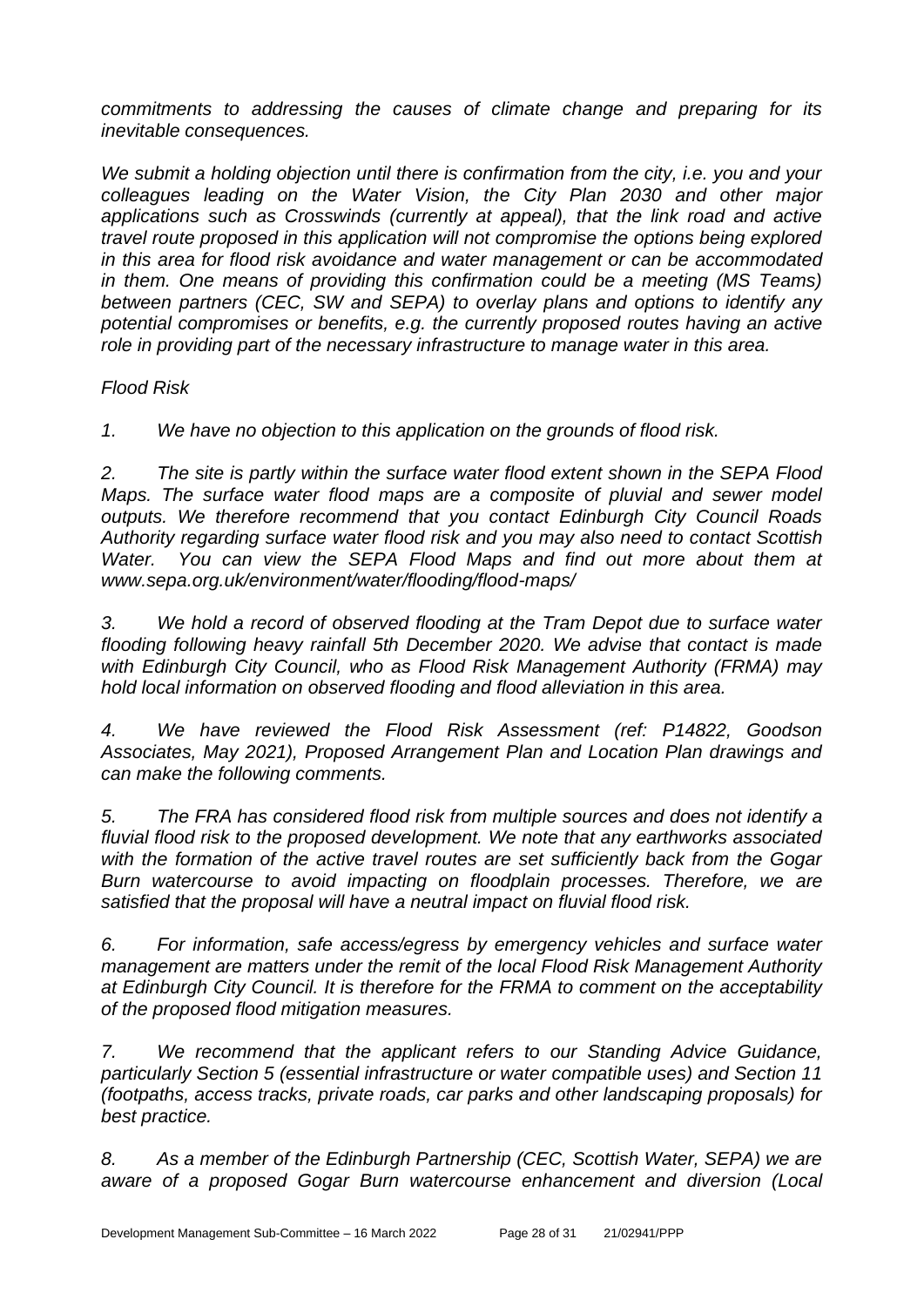*Development Plan Greenspace Proposal, reference: GS7). We therefore recommend that Edinburgh City Council considers this proposal in the wider context of West Edinburgh development strategies. (Please see Section 1 'Context' above.)*

*9. We are satisfied that the proposal complies with the principle of floodplain avoidance outlined in Scottish Planning Policy and therefore have no objection on flood risk grounds.*

*Please contact me if you would like to discuss this response or if you would like any further information.*

#### *SEPA further comments*

*I* am writing in relation to SEPA's holding objection to planning application *21/02941/PPP of 10 September 2021 (our reference PERMS 2434). I have attached this for ease of reference.*

*Since then we have discussed the options for conditions and informative to address SEPA's concerns, and you have proposed a set of conditions, copied below.*

*On the basis of these, SEPA can withdraw its holding objection. Should the applicant not wish to accept these conditions, at all or in an amended form, or if the proposal changes in a way you consider to be material, SEPA should be re-consulted to ensure our position can remain as no-objection.*

*Please contact me if you would like any further information or if you have any questions.* 

#### *Proposed Conditions:*

*1. Condition - Notwithstanding the submitted drawings and the avoidance of doubt, the indicative proposal plans submitted as part of the PPP application, and represented on planning drawing references 02A, 03A, 04, and 05A, do not represent an approved scheme and all site layout and design matters are reserved. Reason - For the avoidance of doubt.*

*2. Condition - Prior to the commencement of any works on the site, details of the undernoted matters shall be submitted to and approved by the planning authority, in the form of a detailed of the site and inclusive of detailed plans, sections and all other structures. Approval of Matters are as follows:*

*(a) Design details of all road, junction, active travel paths and pedestrian paths, including dimensions, widths, layouts, cross sections and gradients;*

*(b) Design and configuration of public and open spaces, including all external materials and finishes;*

*(c) Submission of a Road Safety Audit;*

*(d) Surface water and drainage arrangements;*

*(e) Hard and soft landscaping details, including:*

*(i) Location and detailed specification of all mounding, walls, fences, gates and any other hard landscape treatments;*

*(ii) Tree survey and any subsequent tree removal and tree protection measures;*

*(iii) The location of new trees, shrubs and hedges;*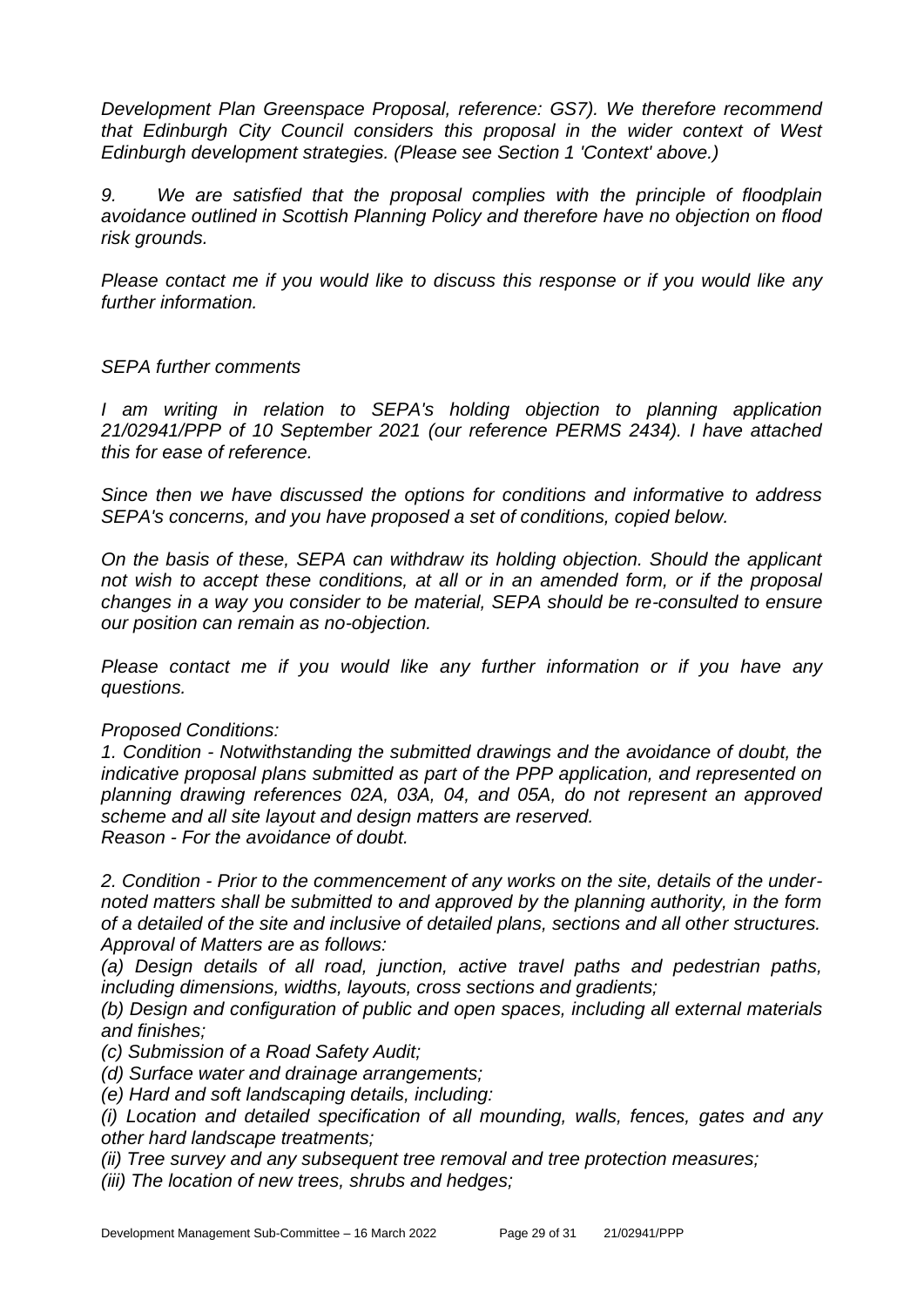*(iv) A schedule of plants to comprise species, plant size and proposed number/density; (v) Programme of completion and subsequent maintenance;*

*(vi) Existing and proposed services such as cables, pipelines, substations;*

*(vii) Other artefacts and structures such as street furniture, including lighting columns and fittings;*

*(viii) Details of phasing of these works;*

*(ix) Existing and finished ground levels in relation to Ordnance Datum.*

*(f) Details of proposed street lighting;*

*(g) Submission of a swept path analysis for the road and all access points and junctions;*

*(h) A programme for completion of the development.*

*Reason - In order to enable the Planning Authority to consider these matters in detail.*

*3. Condition - The site layout to be submitted as part of the AMC application required under condition 2 above shall demonstrate that it will be feasible for the proposal to connect to other subsequent parts of the Gogar Link Road west of the site's boundary across the Gogar Burn via a bridge or other suitable means.*

*Reason - In order to ensure co-ordinated development in West Edinburgh.*

*4. Condition - The site layout to be submitted as part of the AMC application required under condition 2 shall be capable of including a landscape buffer at the eastern side of the Gogar Burn in accordance with the principles set out in the Scottish Environmental Protection Agency's (SEPA) principles for buffer strips in guidance document 'Planning Background Paper: Water Environment' (issue date 23 January 2017) and to the satisfaction of the planning authority. It shall be demonstrated that any future bridge crossing referenced in condition 3 can span the agreed buffer area.*

*Reason - In order to ensure co-ordinated development in West Edinburgh and ensure the environmental integrity of the Gogar Burn and its surrounding riparian corridor.*

*5. Condition - No development shall take place on the site until the applicant has secured the implementation of a programme of archaeological work (excavation, metal detecting survey, analysis, reporting, publication, interpretation and public engagement) in accordance with a written scheme of investigation which has been submitted by the applicant and approved by the Planning Authority.*

*Reason - In order to safeguard the interests of archaeological heritage.*

*Proposed informative:*

*1. The detailed design of the proposal and the site layout that must be submitted under the terms of condition 2 at the approval of matters specified in conditions planning stage shall refer to the Council's Vision for Water Management (November 2020) and comply with its principles for water management in the City'.*